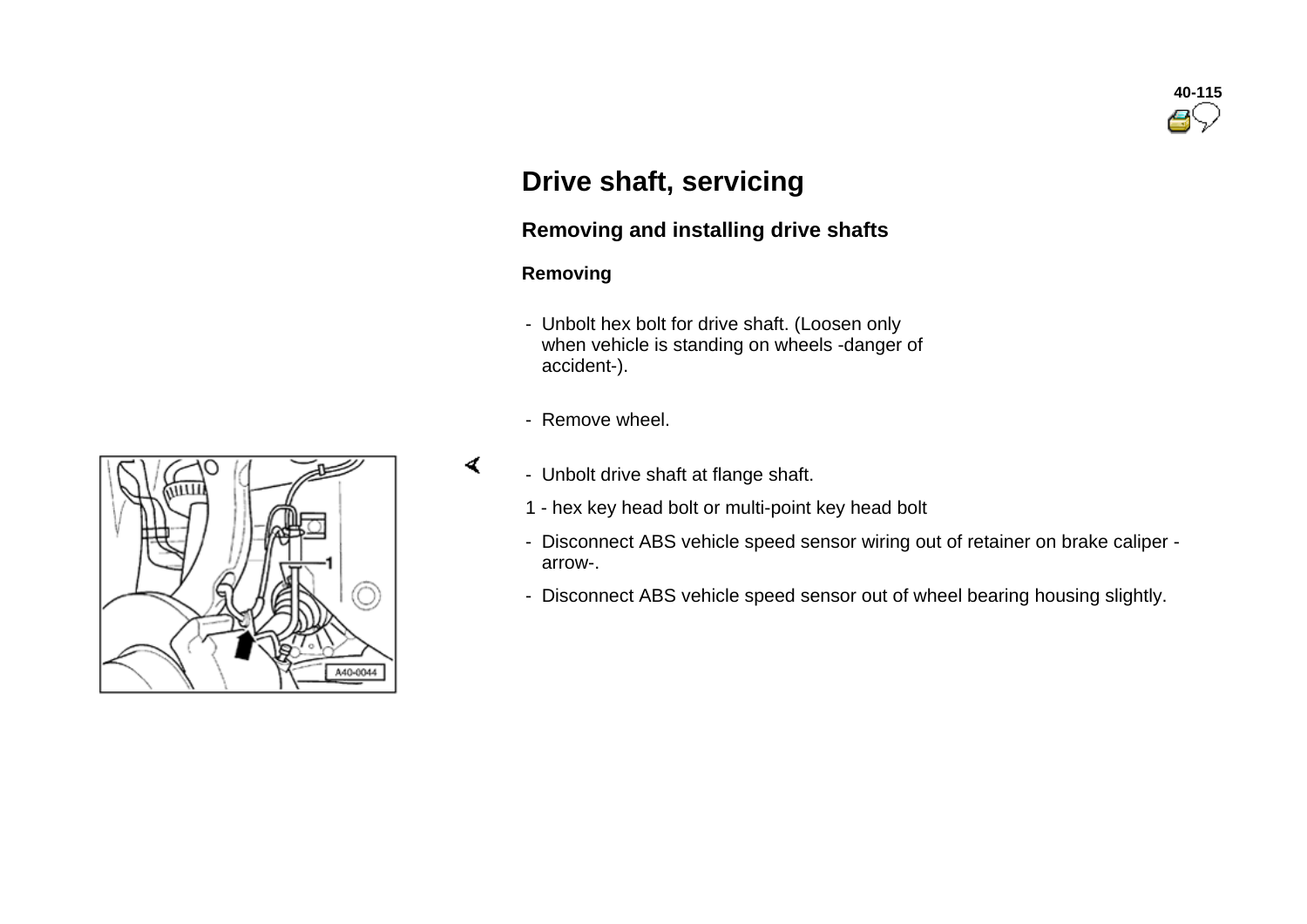



- Remove nut -1-, take out hex bolt and pull both links -2- out upward.

The slits in the wheel bearing housing must not be widened using a chisel or similar tool!

If the hex bolt cannot be removed from the wheel bearing housing, then the hex bolt and the links -2- must be pressed out of the wheel bearing housing  $\Rightarrow$  Page 40-29 .

#### *Note:*

∢

- *Do not loosen bolts -3- and -4- otherwise the front axle alignment is changed!*
- Swing wheel bearing housing in direction of arrow away to side.
- Remove drive shaft.

#### **Installing**

- Insert drive shaft onto transmission shaft and into wheel bearing housing.
- Insert upper links into wheel bearing housing, insert new bolt and tighten new nut -2- $\Rightarrow$  Page 40-14, item 9.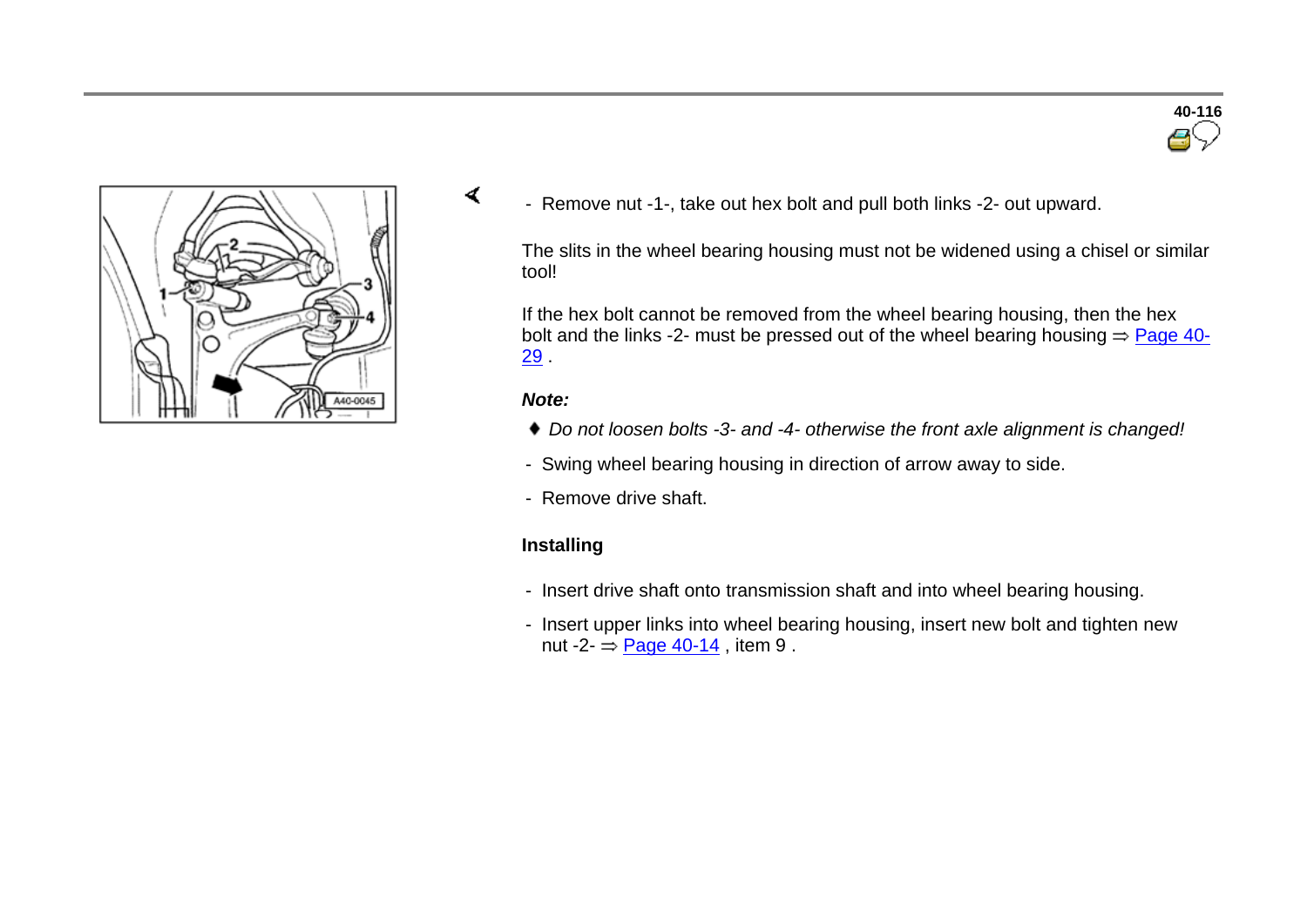- When tightening press upper links downward as far as possible!
- Bolt drive shaft to transmission.
- Tighten multi-point socket head bolts to prescribed tightening torque using diagonal sequence.
- Install inner joint to drive shaft and initially tighten bolts diagonally to 10 Nm.

Multi-point socket head bolt M 8 x 48  $\Rightarrow$ Page 40-123 , item 15

Multi-point socket head bolt M 10 x 20  $\Rightarrow$ Page 40-123 , item 15

Multi-point socket head bolt M 10 x 48  $\Rightarrow$ Page 40-132 , item 13

- Push ABS vehicle speed sensor into wheel bearing housing onto stop and insert cable in retainer on brake caliper.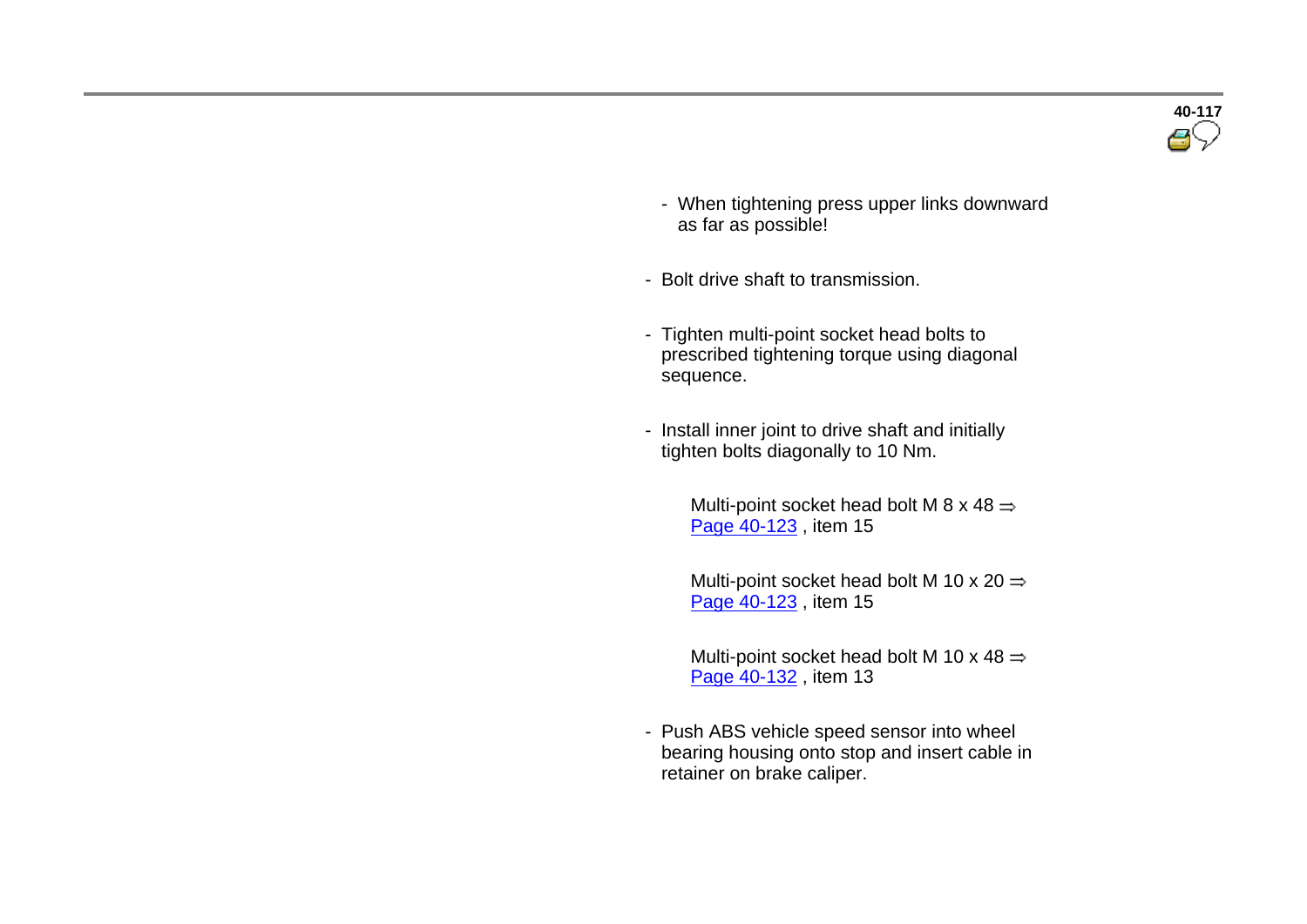- Install wheel and tighten  $\Rightarrow$  Page 44-1.
- Tighten drive shaft hex bolt only with vehicle standing on its wheels -danger of accident-Page 40-123 , item 14 .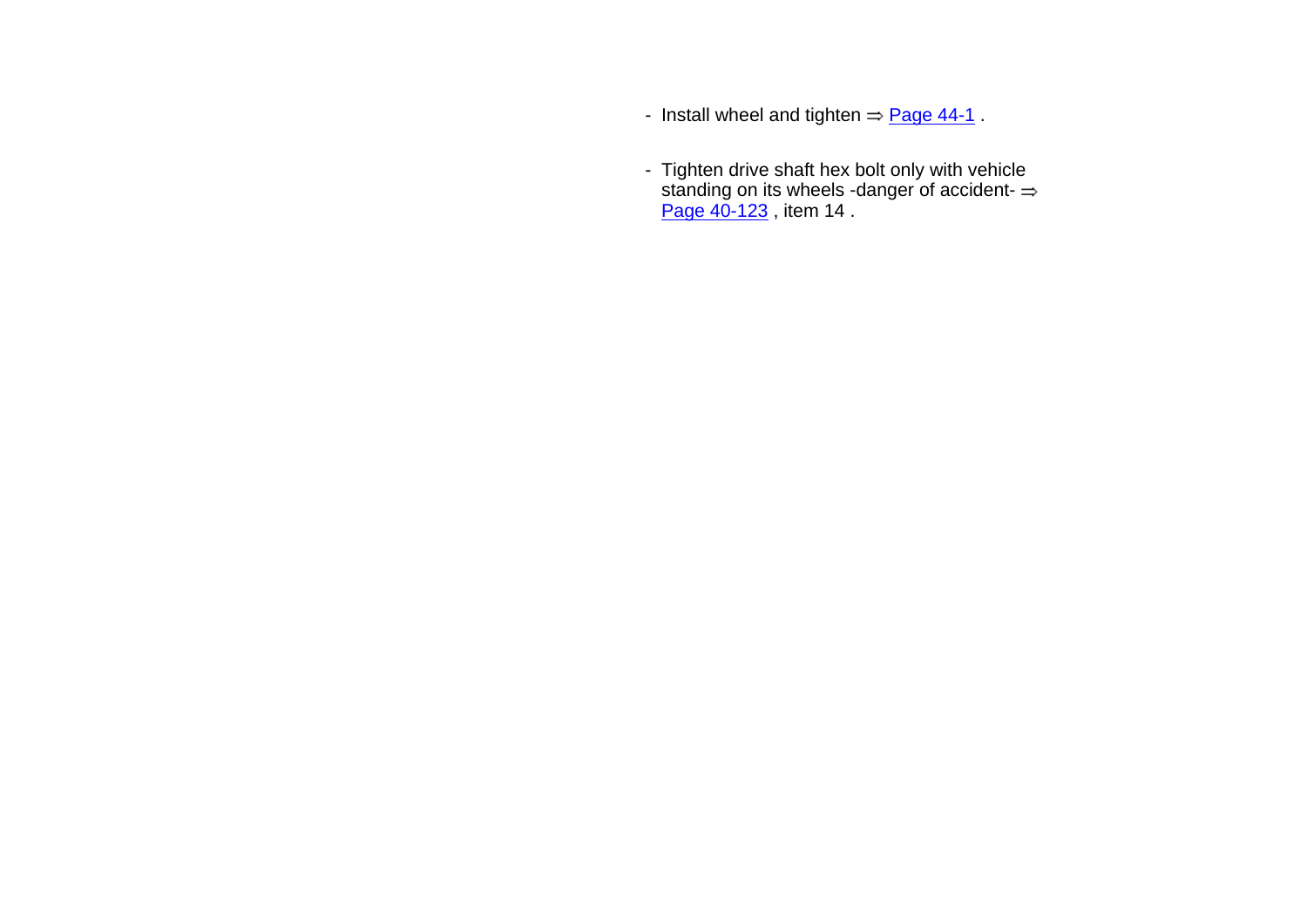



## **Drive shaft with constant velocity joint, servicing**

**Special tools, workshop equipment, test and measuring appliances and aux. items required** 

- ◆ VW 401 Thrust plate
- ◆ VW 402 Thrust plate
- VW 408 A Press tool
- VW 411 Press tool
- ◆ VW 447 H Press plate
- VW 454 Press piece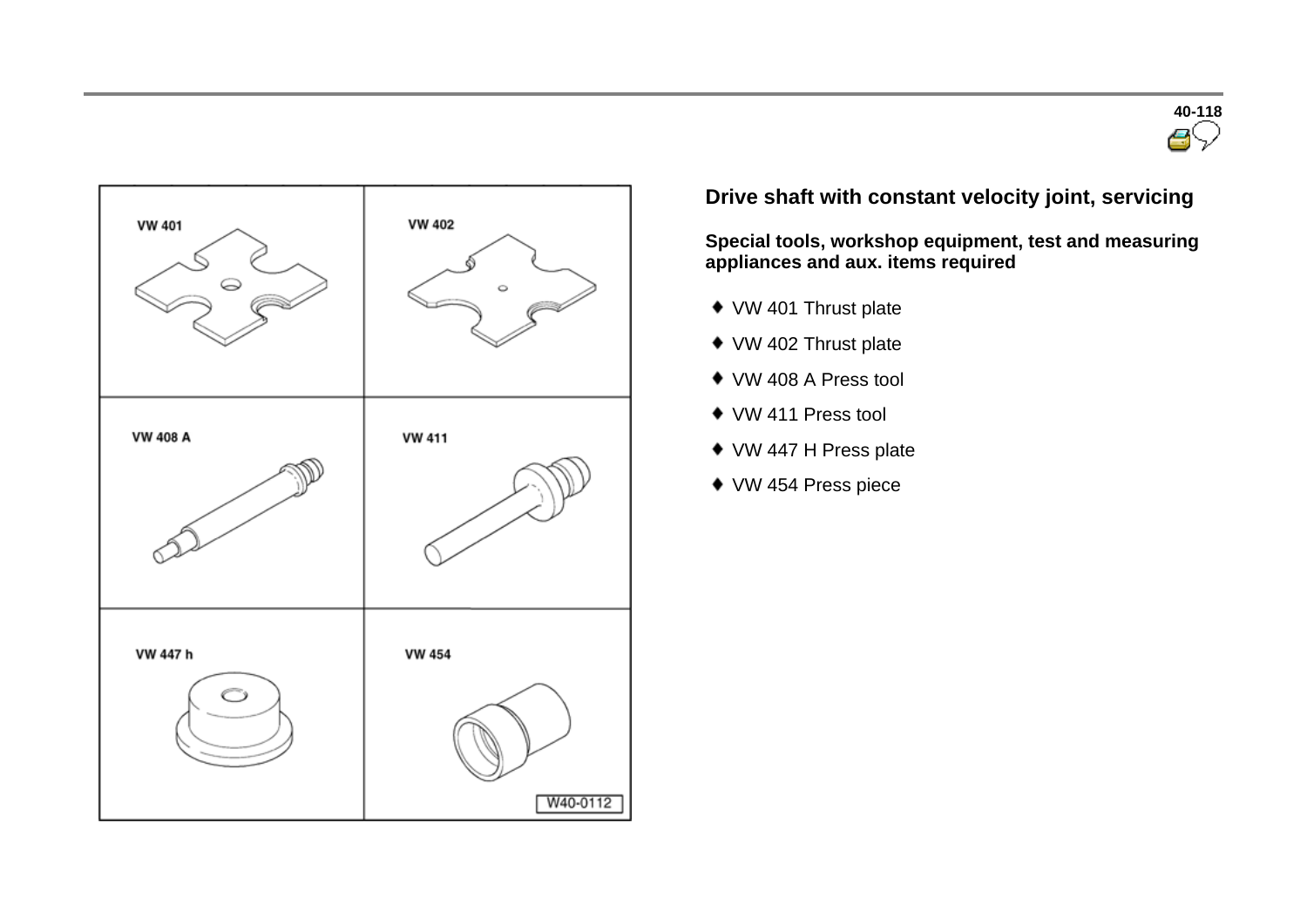



**Special tools, workshop equipment, test and measuring appliances and aux. items required** 

- VW 161 A Circlip pliers
- VAG 1331 Torque wrench
- VAG 1332 Torque wrench
- VAG 1682 Tension clamp
- ◆ T10065 Assembly device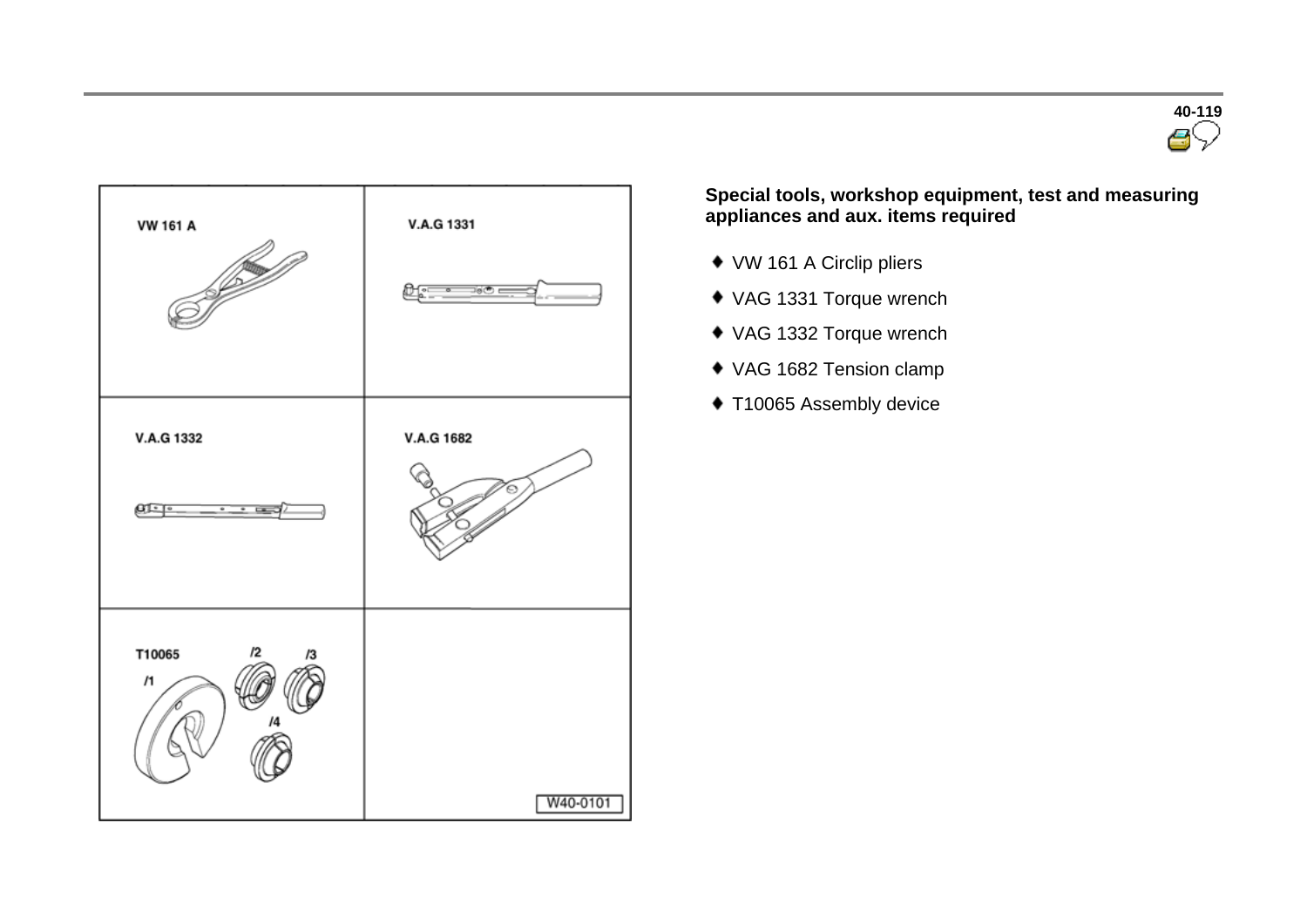



## **Grease quantity and type**

*Constant velocity joints are packed with grease G 000 603:*

|                    | <b>Grease</b>            | of total:          |                       |
|--------------------|--------------------------|--------------------|-----------------------|
| <b>Outer joint</b> | <b>Total</b><br>quantity | <u>in</u><br>joint | in protective<br>boot |
| diametermm         | [g]                      | [g]                | [g]                   |
| 88                 | 90                       | 40                 | 50                    |
| 98                 | 120                      | 80                 | 40                    |
| Inner joint        |                          |                    |                       |
| diametermm         |                          |                    |                       |
| 100                | 90                       | 40                 | 50                    |
| 108                | 120                      | 35                 | 85                    |

Regrease joint, if necessary, when replacing the protective boot.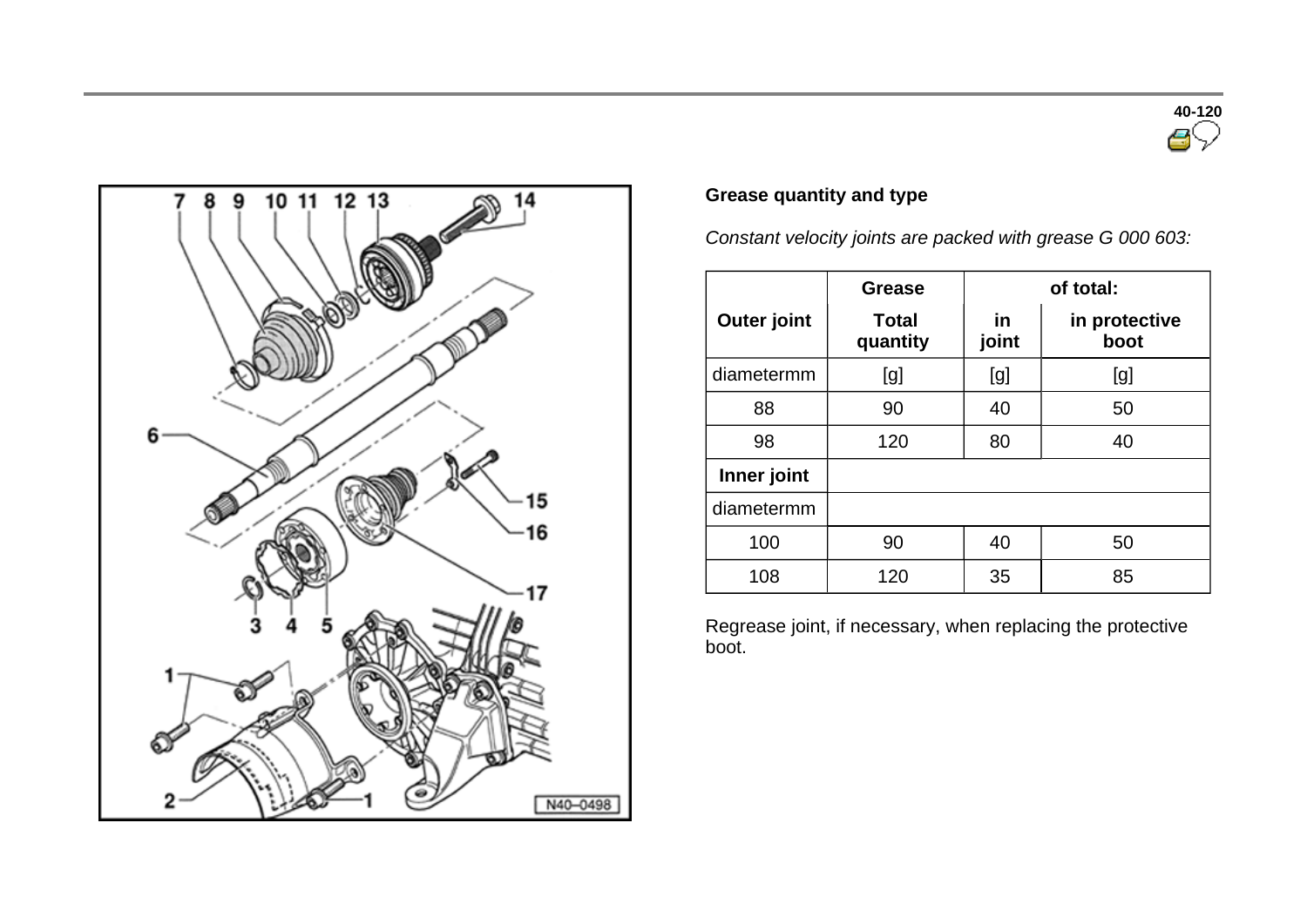



- **1 - Hex key head bolt, 25 Nm**
- **2 - Heat shield**
- **3 - Circlip**
	- Always replace
	- ◆ Remove and install with VW 161 a
- **4 - Gasket**
	- Replacing. Pull off protective foil and stick onto joint.
- **5 - Inner constant velocity joint**
	- Outer diameter 100 or 108 mm depending on engine/transmission combination
	- Only replace complete
	- $\bullet$  Pressing off  $\Rightarrow$  Fig.  $\Rightarrow$  3
	- $\blacklozenge$  Pressing on  $\Rightarrow$  Fig.  $\Rightarrow$   $\frac{4}{5}$
- **6 - Drive shaft (tube shaft)**
- **7 - Hose clip**
	- Always replace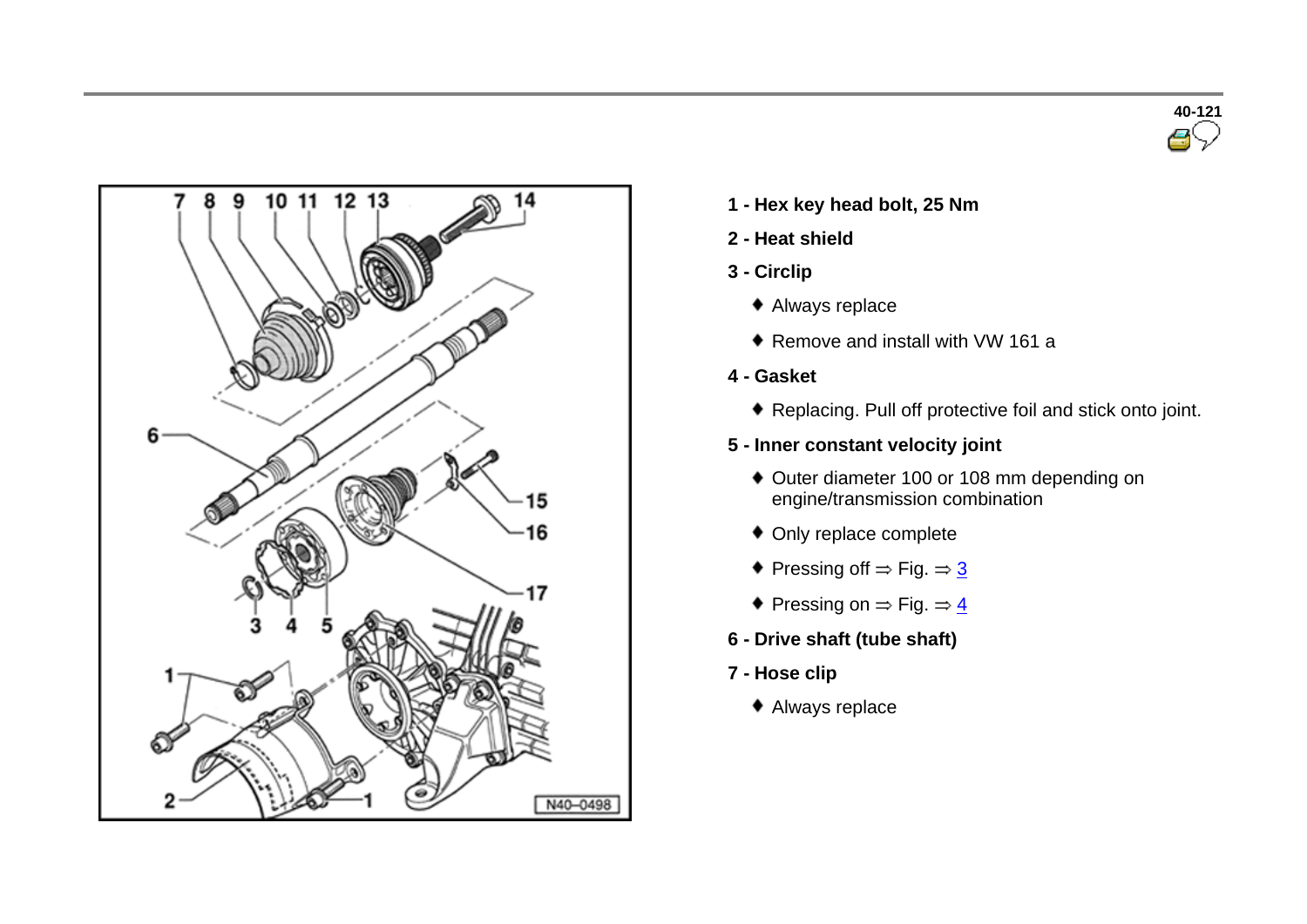



- **8 - Protective boot**
	- Check for tears and chafing
- **9 - Hose clip**
	- Always replace
	- Tensioning  $\Rightarrow$  Fig.  $\Rightarrow$  1 and Fig.  $\Rightarrow$  5
- **10 - Dished washer**
	- ◆ Outer diameter (concave side) contacts thrust washer
- **11 - Thrust washer**
- **12 - Circlip**
	- Always replace
	- $\bullet$  Insert in shaft groove
- **13 - Outer constant velocity joint**
	- Only Replace complete
	- Removing  $\Rightarrow$  Fig.  $\Rightarrow$  2
	- $\bullet$  Installing: drive onto shaft on to stop with plastic hammer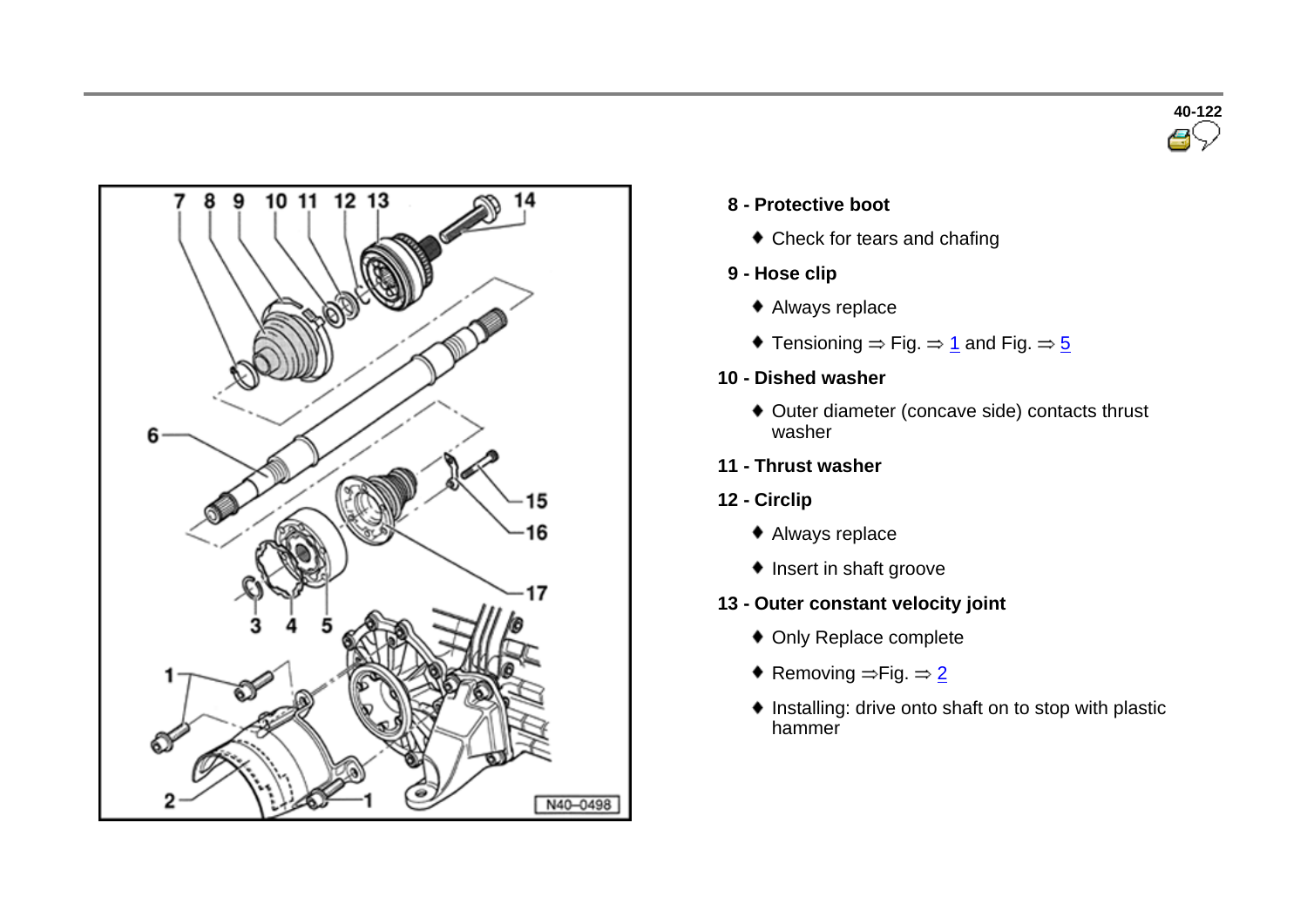



#### **14 - Hex bolt**

- Changed to hex key head bolt
- ◆ Replace each time after removing
- Vehicle must be standing on ground when tightening Tightening torque:
- Bolt M14:
- $*$  115 Nm and turn 180 $^{\circ}$  further Bolt M16:
- 190 Nm and turn 180° further
- **15 - Multi-point socket head bolt**
	- $\bullet$  Tighten using diagonal sequence to 10 Nm
	- M 8 x 48; 40 Nm
	- M 10 x 48; 77 Nm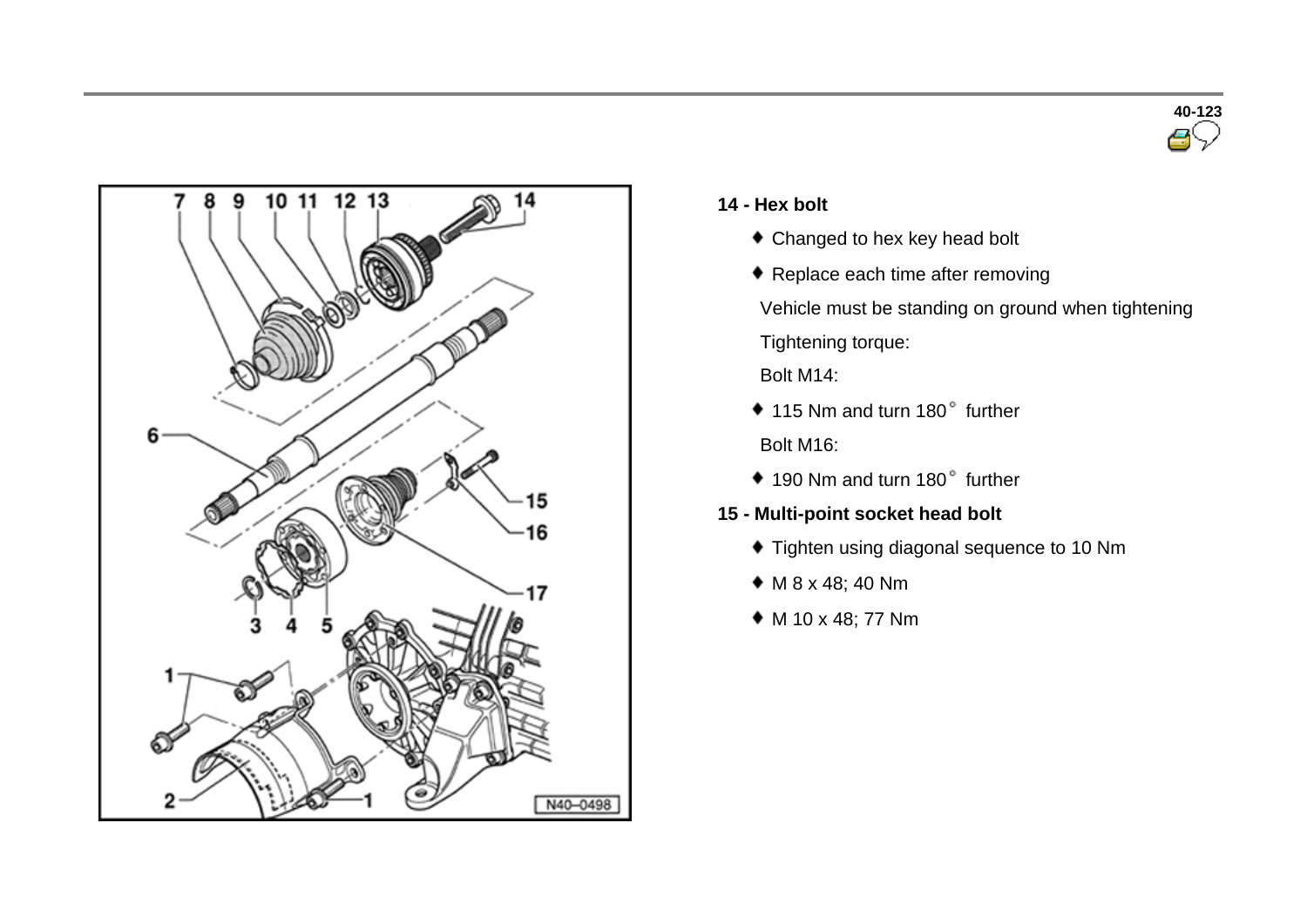



**16 - Plate**

## **17 - Protective boot for inner constant velocity joint**

- Check for tears and chafing
- Drive off with drift
- Before installing on constant velocity joint, coat sealing surface with D-3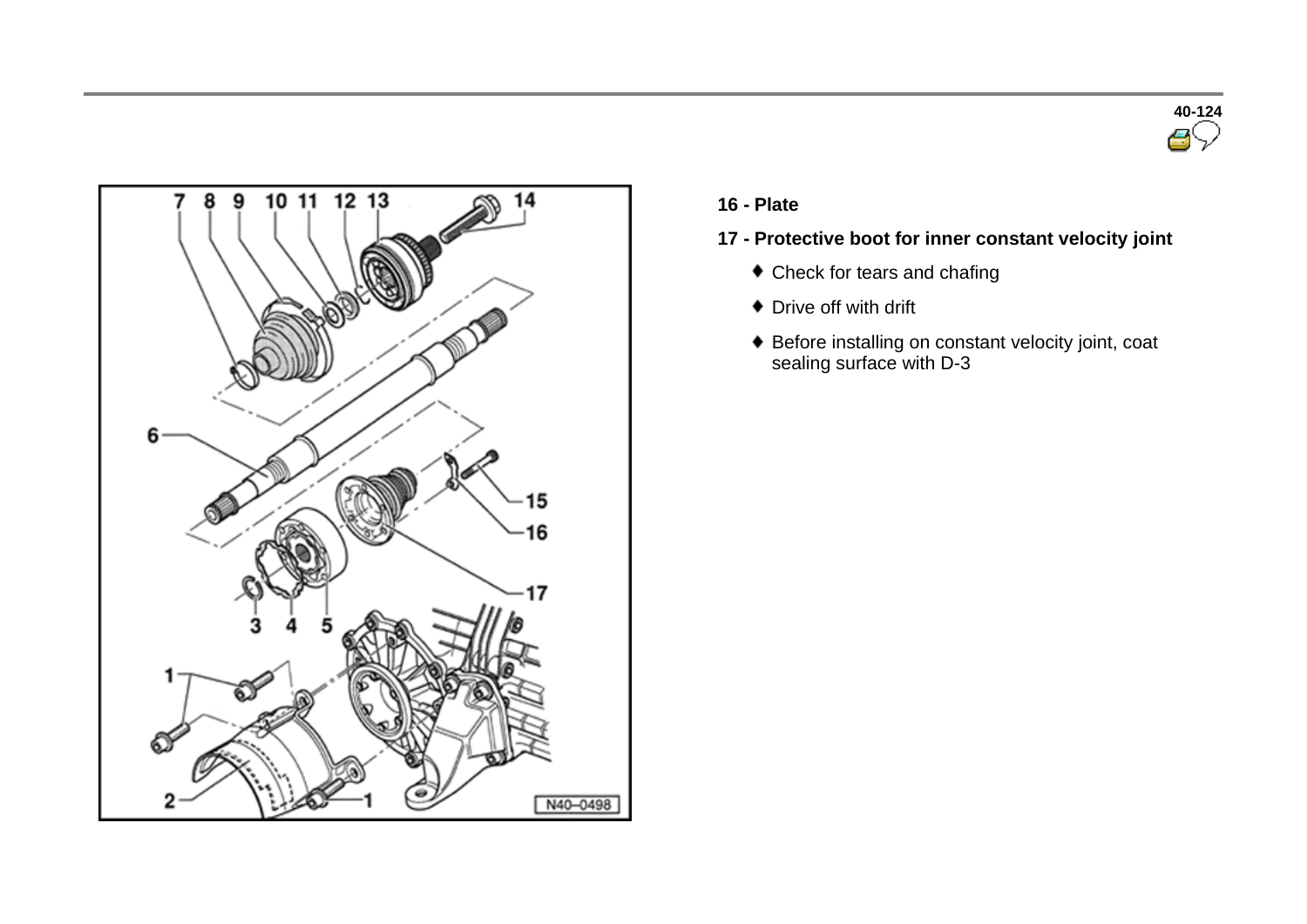

**Joint protective boots made from rubber are tightened with pliers VAG 1275.**

**The instructions in Fig. 1 are only for hose clamps made from stainless steel!**



#### **Fig. 1 Tightening hose clamp on outer joint**

- Install tensioning clamp VAG 1682 as shown in illustration. Thereby ensure that the jaws of the tension clamp seat in the corners (arrow B) of the hose clip.
- Tighten hose clamp by turning the spindle with a torque wrench (do not bend tensioning clamp).

#### *Notes:*

∢

- *The hard material of the joint boot (compared to rubber) makes it necessary to use a stainless steel hose clamp, it is only possible to tighten the hose clamp with tensioning clamp VAG 1682.*
- *Tightening torque: 20 Nm.*
- *Use torque wrench with 5...50 Nm range (e.g. VAG 1331).*
- *Make sure the the spindle thread is not tight. If necessary lubricate with MOS 2 grease*
- ◆ If the thread is tight e.g. dirty, the required tensioning force for the hose clamp *will not be achieved in spite of correct tightening torque settings.*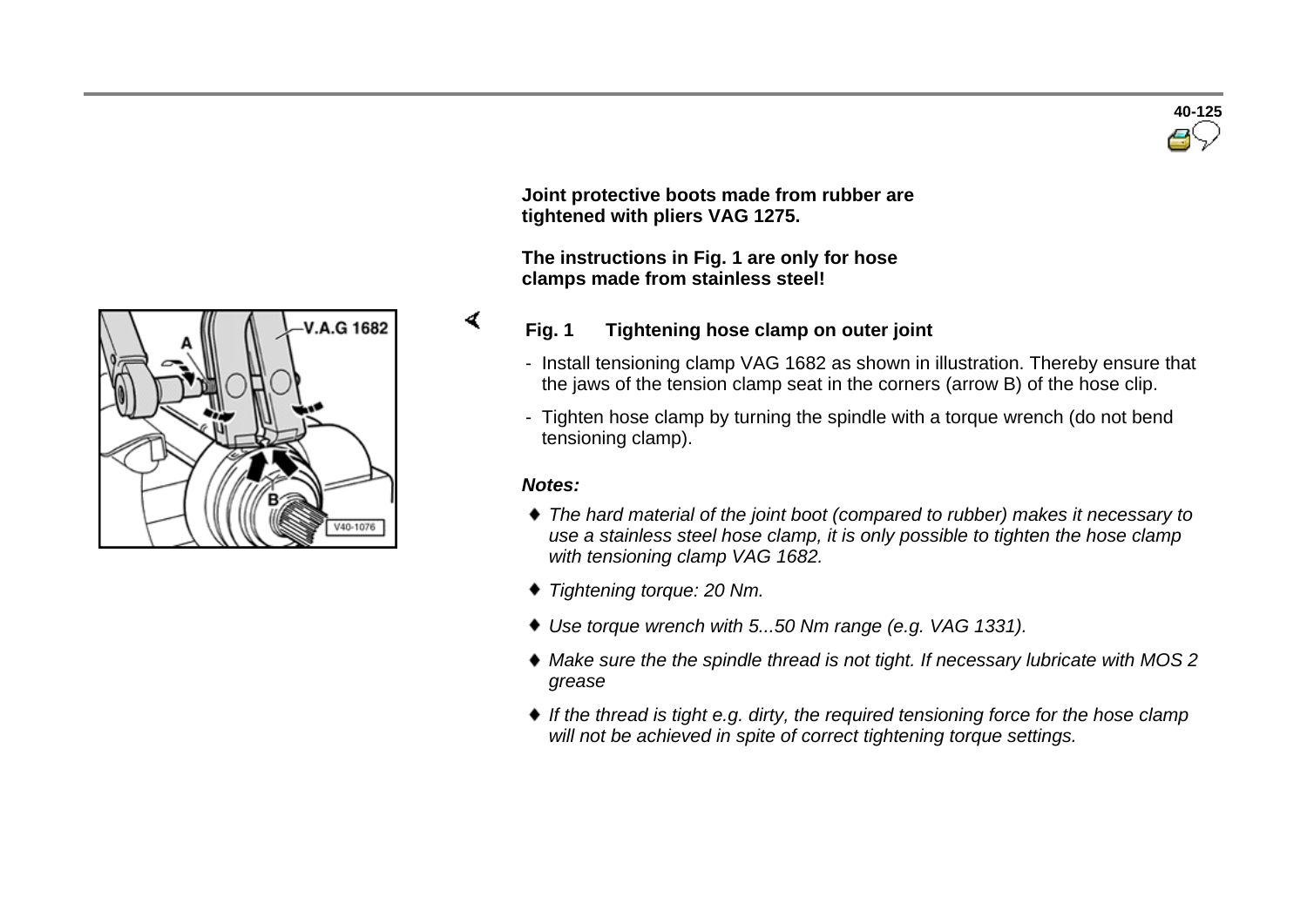



## **Fig. 2 Pressing off outer constant velocity joint**

- Clamp drive shaft in vice using vice clamps.
- Remove hose clip and slide back boot.
- Drive constant velocity joint off drive shaft using drift -A-.

Drive must be applied exactly on star of constant velocity joint.

## **Driving joint on**

- Drive onto shaft with plastic hammer until securing ring engages.

## **Fig. 3 Pressing off inner constant velocity joint**

#### *Notes:*

∢

∢

*First drive boot off with drift*

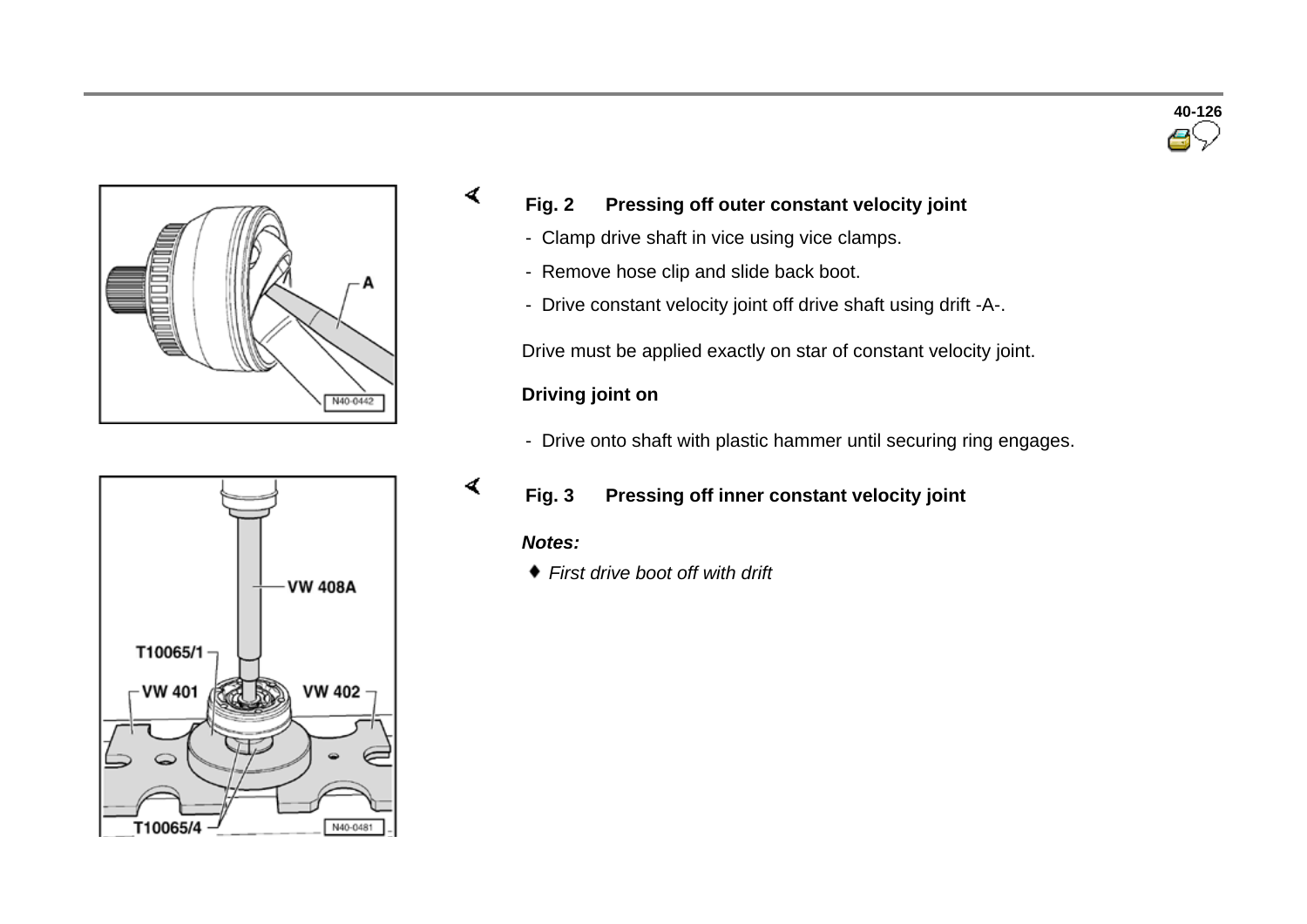



## **Fig. 4 Pressing on inner constant velocity joint**

- Press on joint up to stop.
- Insert circlip.

#### *Note:*

∢

∢

*Chamfer on inner diameter of ball hub (splines) must face the contact shoulder on the drive shaft.*



## **Fig. 5 Ventilating joint boot**

Only for joint protective boot of rubber

Often the boot is pushed in when installing on the joint body. This creates a vacuum inside the boot which draws a fold in (arrow) while driving. Therefore after installing, lift the boot at small diameter end to equalize pressure.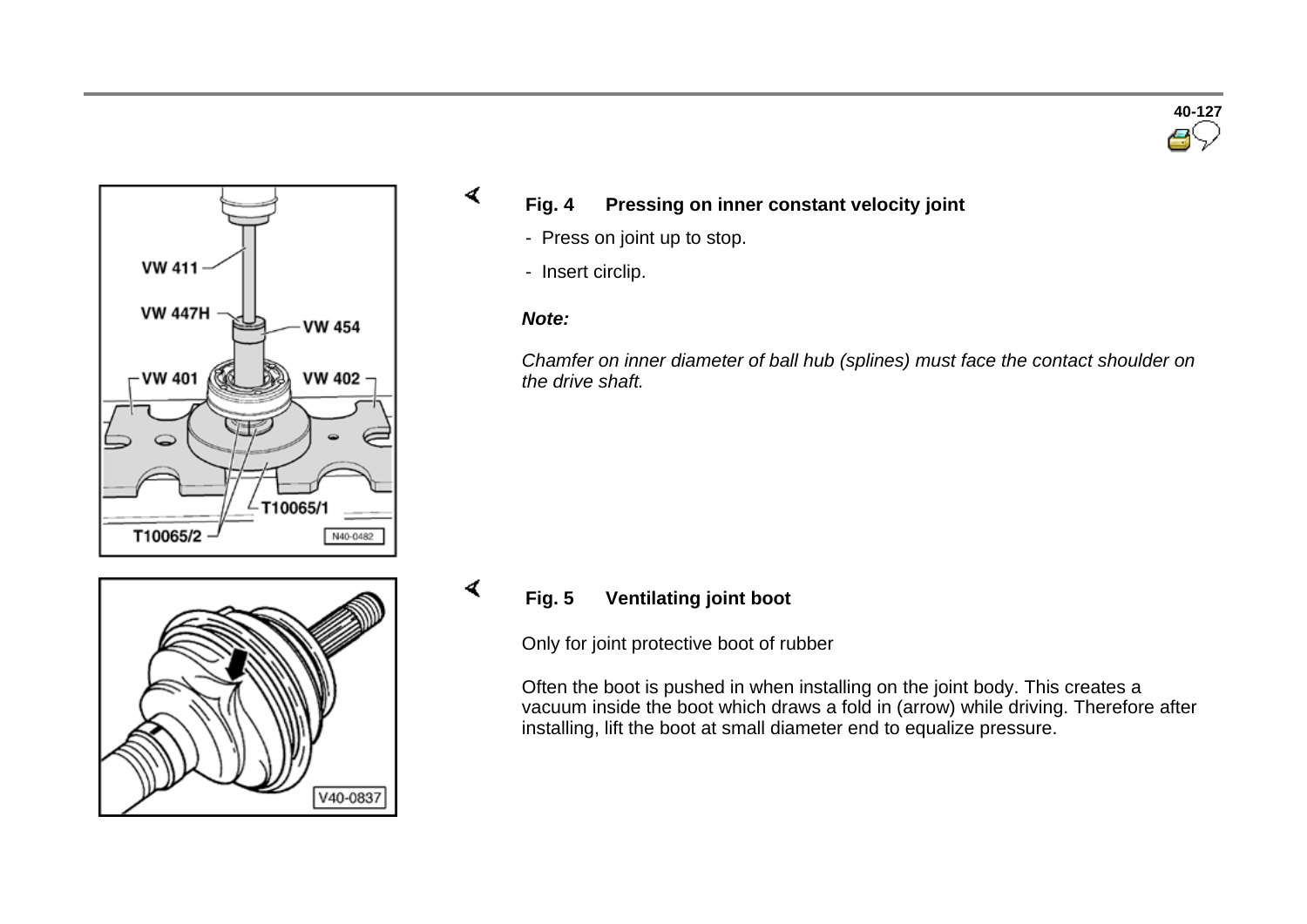



## **Drive shaft with triple roller joint, repairing**

**Special tools, workshop equipment, test and measuring appliances and aux. items required** 

- ◆ VW 401 Thrust plate
- ◆ VW 402 Thrust plate
- VW 408 A Press tool
- ◆ VW 411 Press tool
- VW 416 B Tube
- VW 447 H Press plate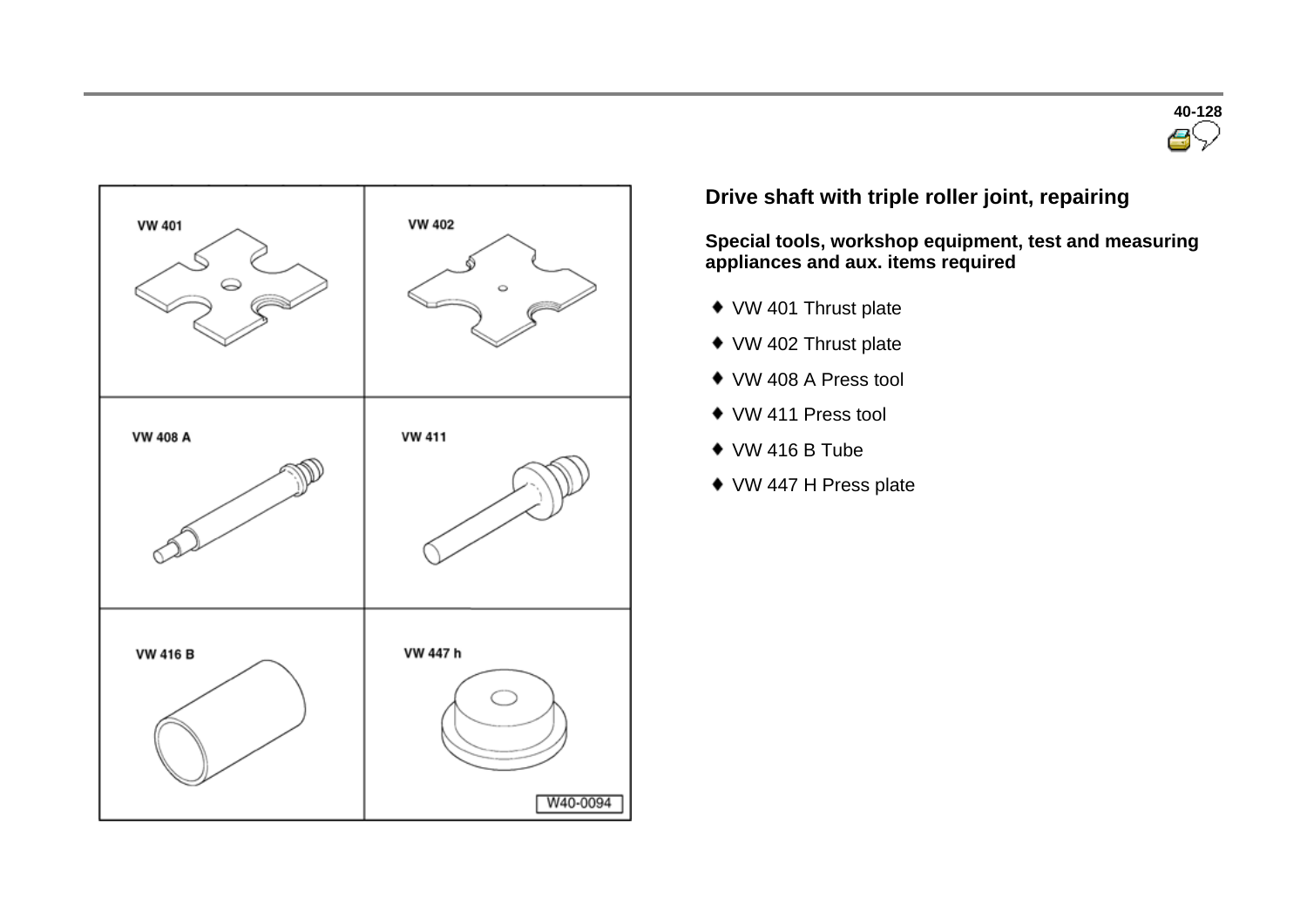



**Special tools, workshop equipment, test and measuring appliances and aux. items required** 

- VAG 1275 Pliers
- VAG 1331 Torque wrench
- VAG 1332 Torque wrench
- VAG 1682 Tension clamp
- ◆ T10065 Assembly device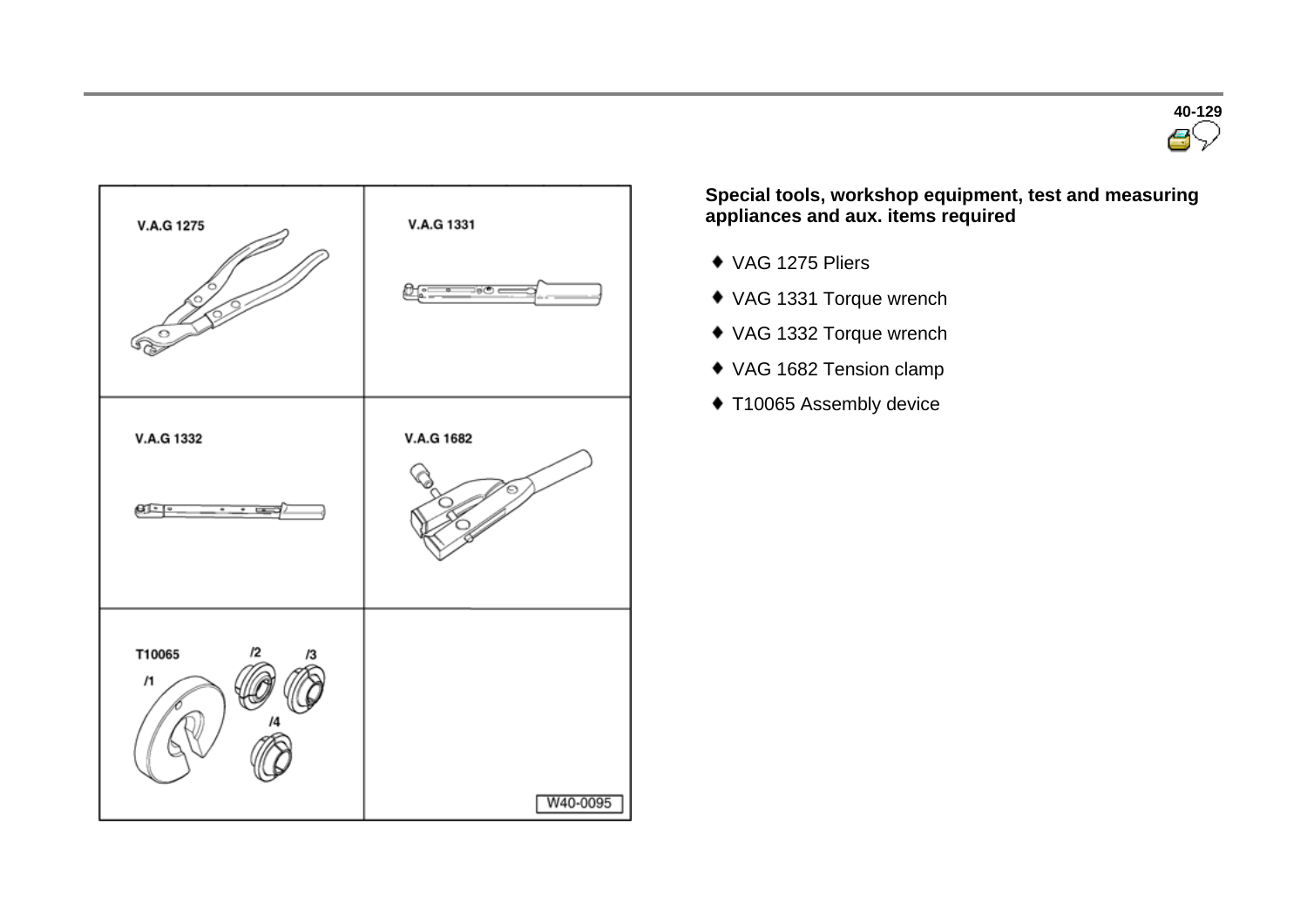



- **1 - Hex bolt**
	- $\triangleq$   $\Rightarrow$  Page 40-123, item 14
- **2 - Outer constant velocity joint**
	- Only Replace complete
	- Removing  $\Rightarrow$  Page  $\Rightarrow$  2
	- Installing: drive onto shaft with plastic hammer until compressed circlip seats
	- Greasing  $\Rightarrow$  Page 40-120
- **3 - Circlip**
	- Always replace
	- ◆ Insert in shaft groove
- **4 - Thrust washer**
- **5 - Dished washer**
	- Outer diameter (concave side) contacts thrust washer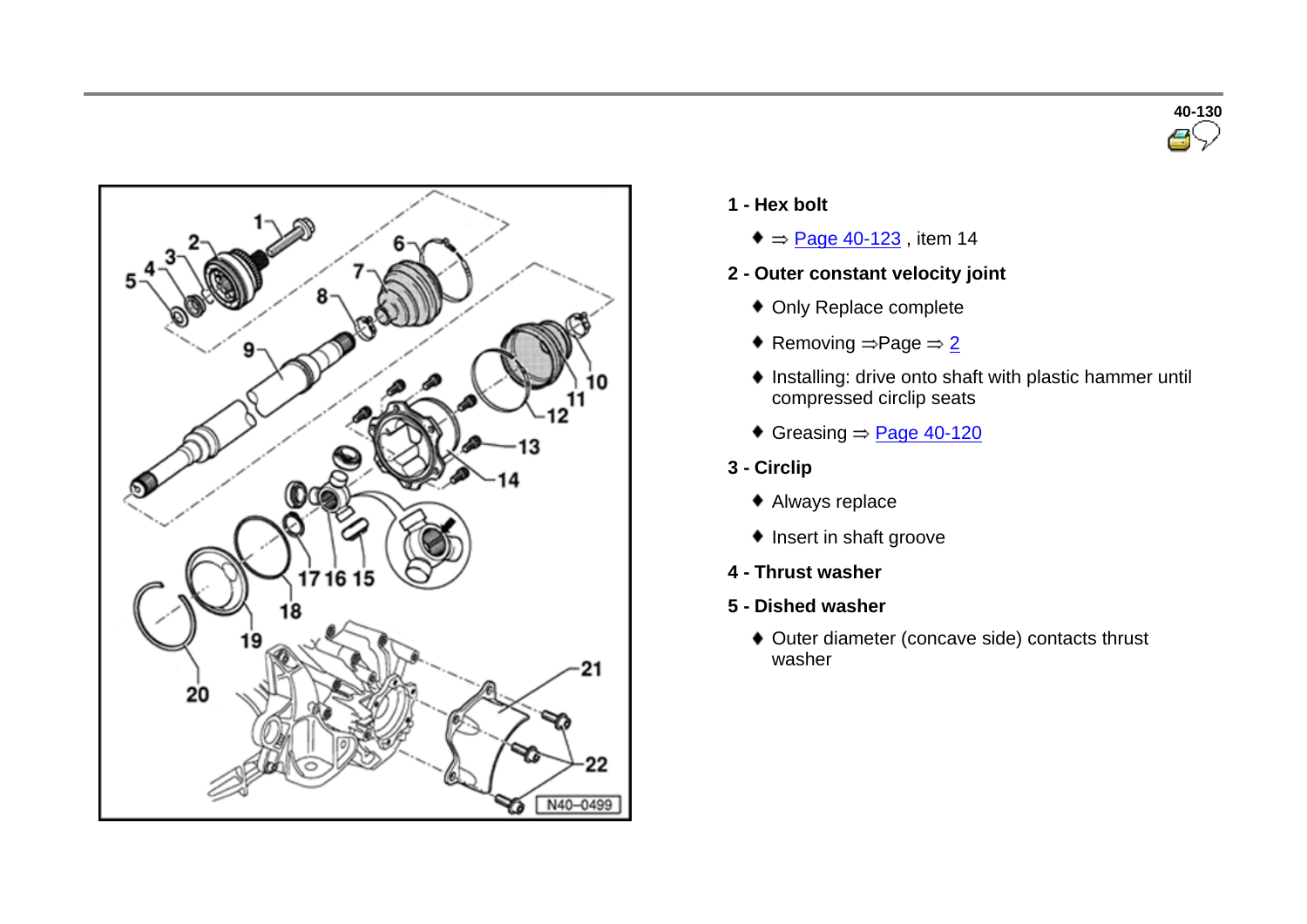



- **6 - Hose clip**
	- Always replace
	- $\blacklozenge$  Tightening  $\Rightarrow$  Page 40-125
- **7 - Constant velocity joint boots**
	- Check for tears and chafing
	- $\bullet$  Balance pressure, by briefly ventilating boot before tensioning the small clamp  $\Rightarrow$  Page 40-127
- **8 - Hose clip**
	- Always replace
- **9 - Drive shaft**
- **10 - Hose clip**
	- Always replace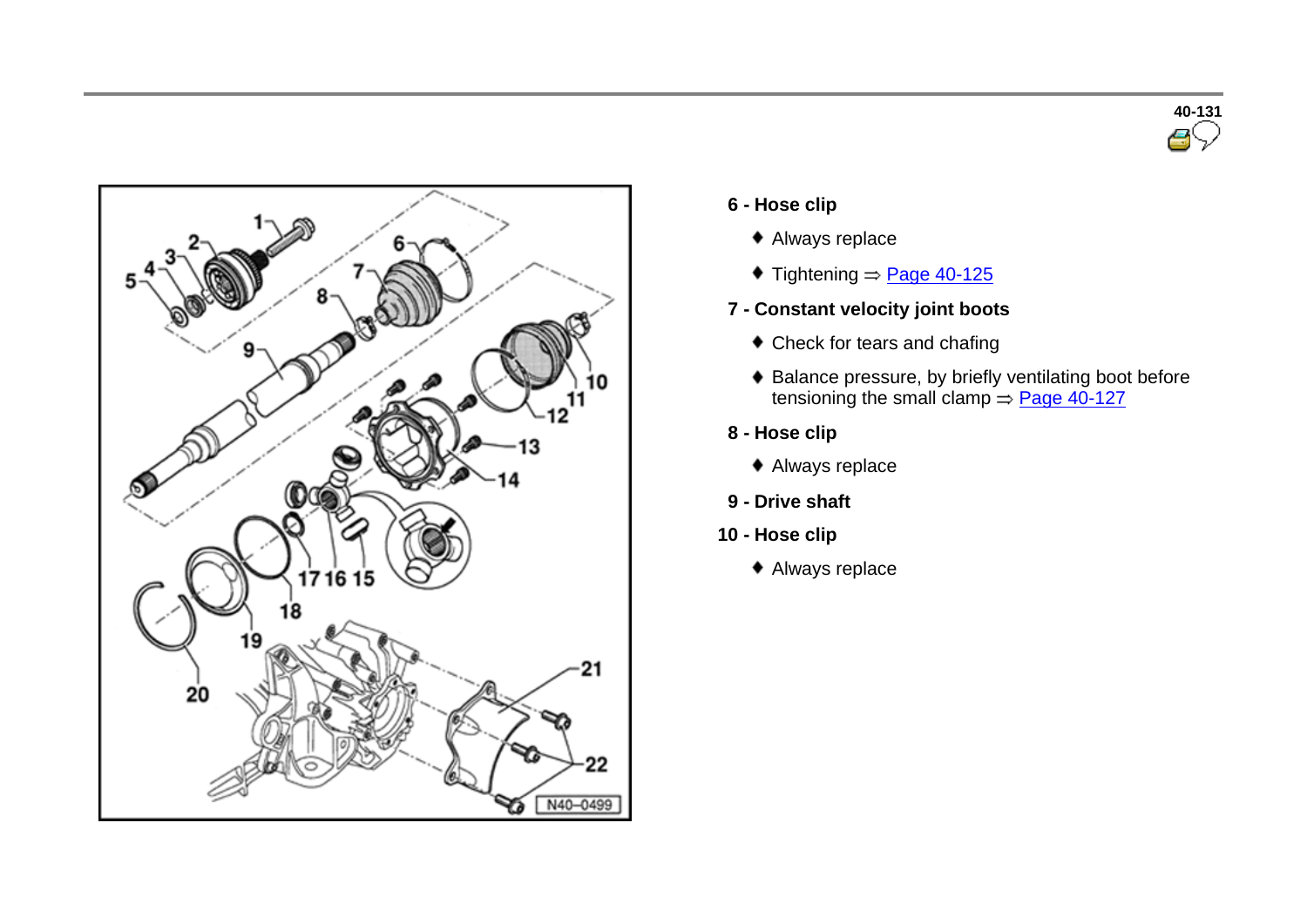



- **11 - Triple roller joint boot**
- **12 - Hose clip**
	- Always replace
- **13 - Multi-point socket head bolt**
	- Tighten using diagonal sequence to 10 Nm
	- M 10 x 20; 77 Nm
- **14 - Joint piece**
- **15 - Rollers**
- **16 - Tripodic star**
	- The chamfer -arrow- points to drive shaft splines.
- **17 - Circlip**
- **18 - Seal**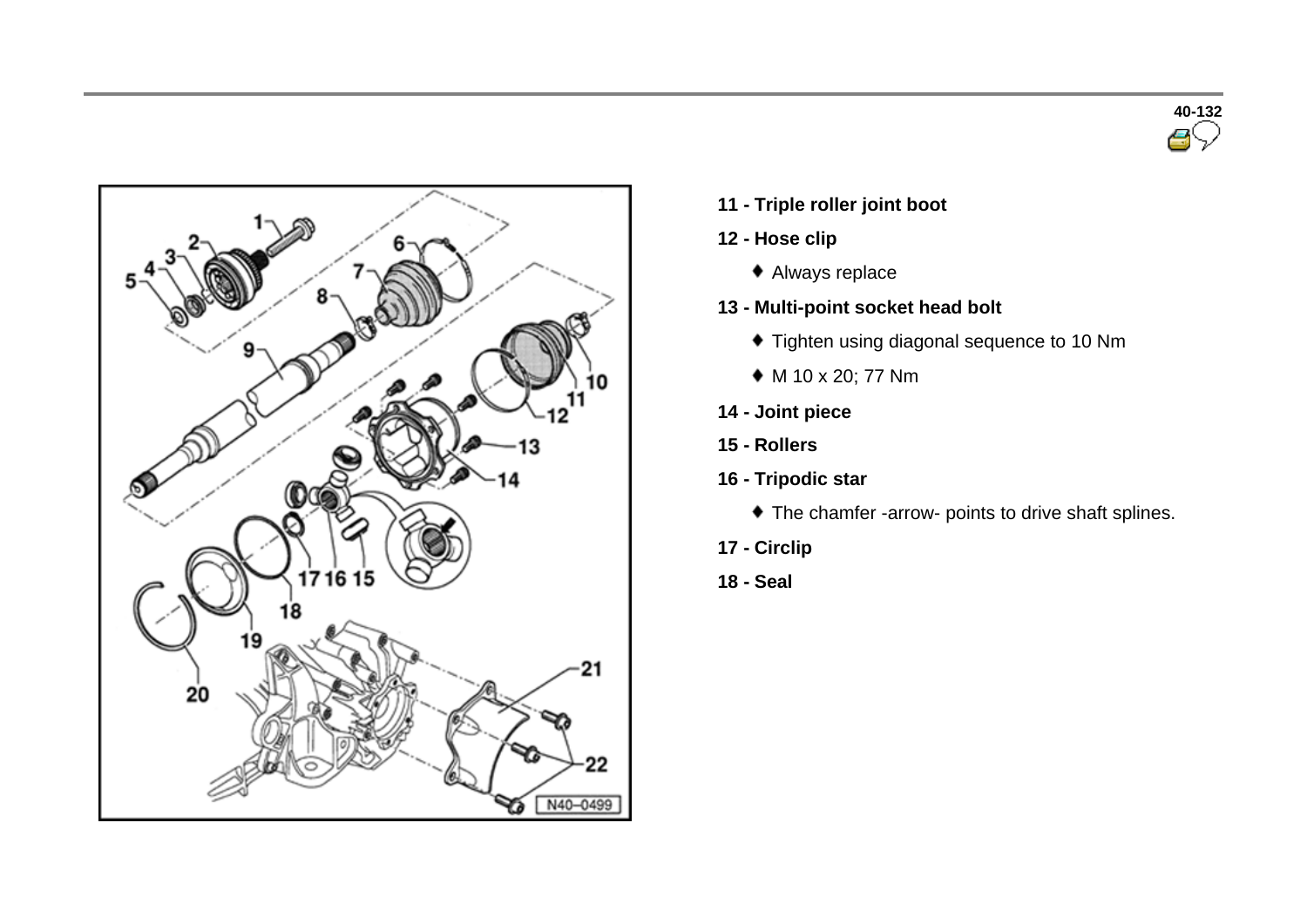



#### **19 - Cover**

- Destroyed when dismantling.
- $\bullet$  No longer required when assembling and is therefore no longer supplied as a spare part.
- A new cover is included in the repair kit.
- **20 - Circlip**
	- This circlip is not installed during production. It is only available as a replacement part.
	- The circlip is included in the repair kit.

## **21 - Heat shield**

## **22 - Allen head bolt**

- M 8 x 22; 25 Nm
- M 8 x 28; 25 Nm
- M 10 x 70; 40 Nm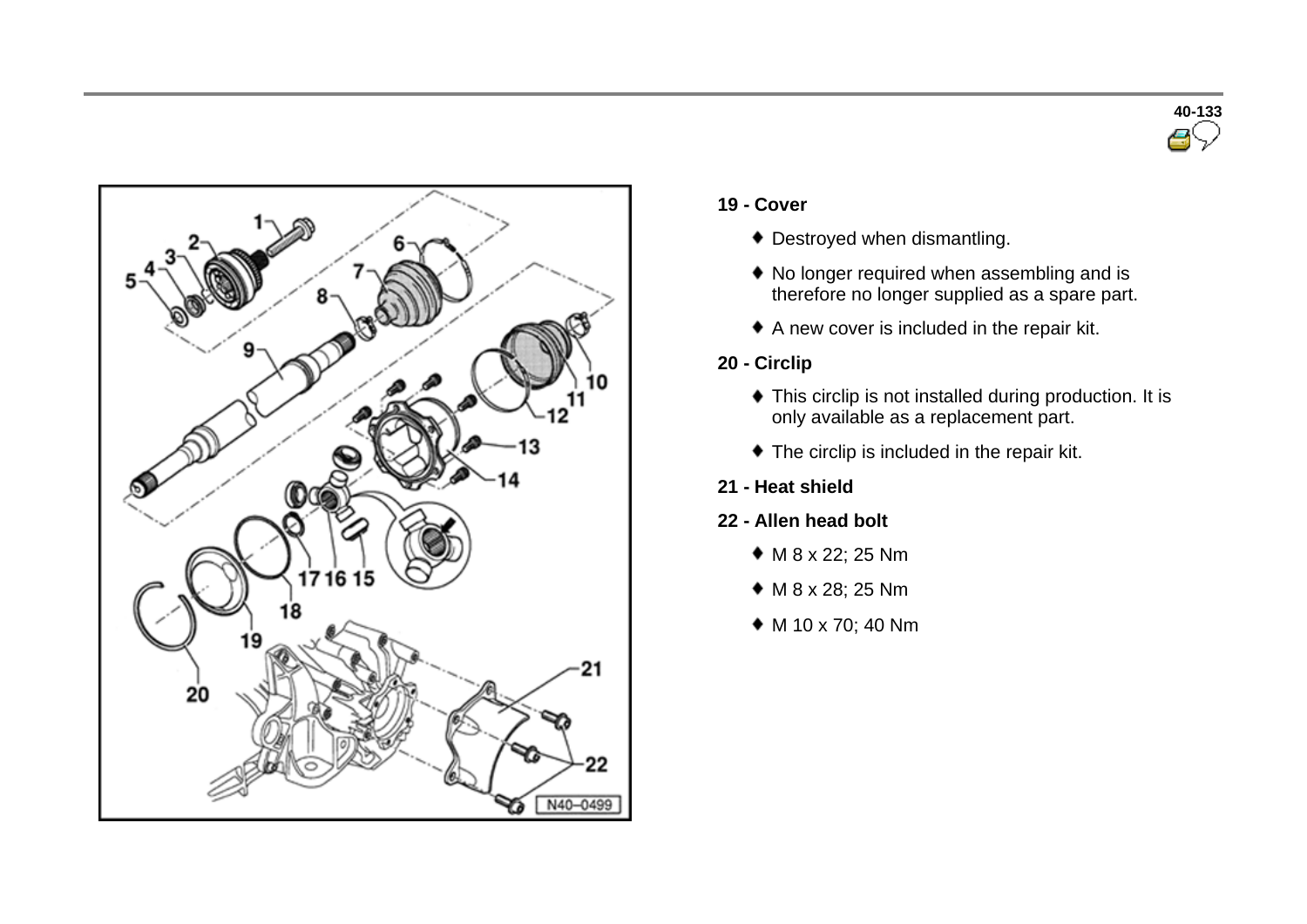# **40-134**

## **Triple roller joint, disassembling and assembling**

## **Vehicles with manual transmission**

 Servicing the triple roller joint is only possible on drive shafts installed in vehicles with manual transmissions.

#### **Disassembling**

∢

- Open clamp on shaft and slide back joint protective boot.

- N40-0182
- Drive screwdriver or similar into cover and pry off cover.

 If the cover cannot be pryed off, we recommend that a screwdriver is driven in on the opposite side, then pry off cover.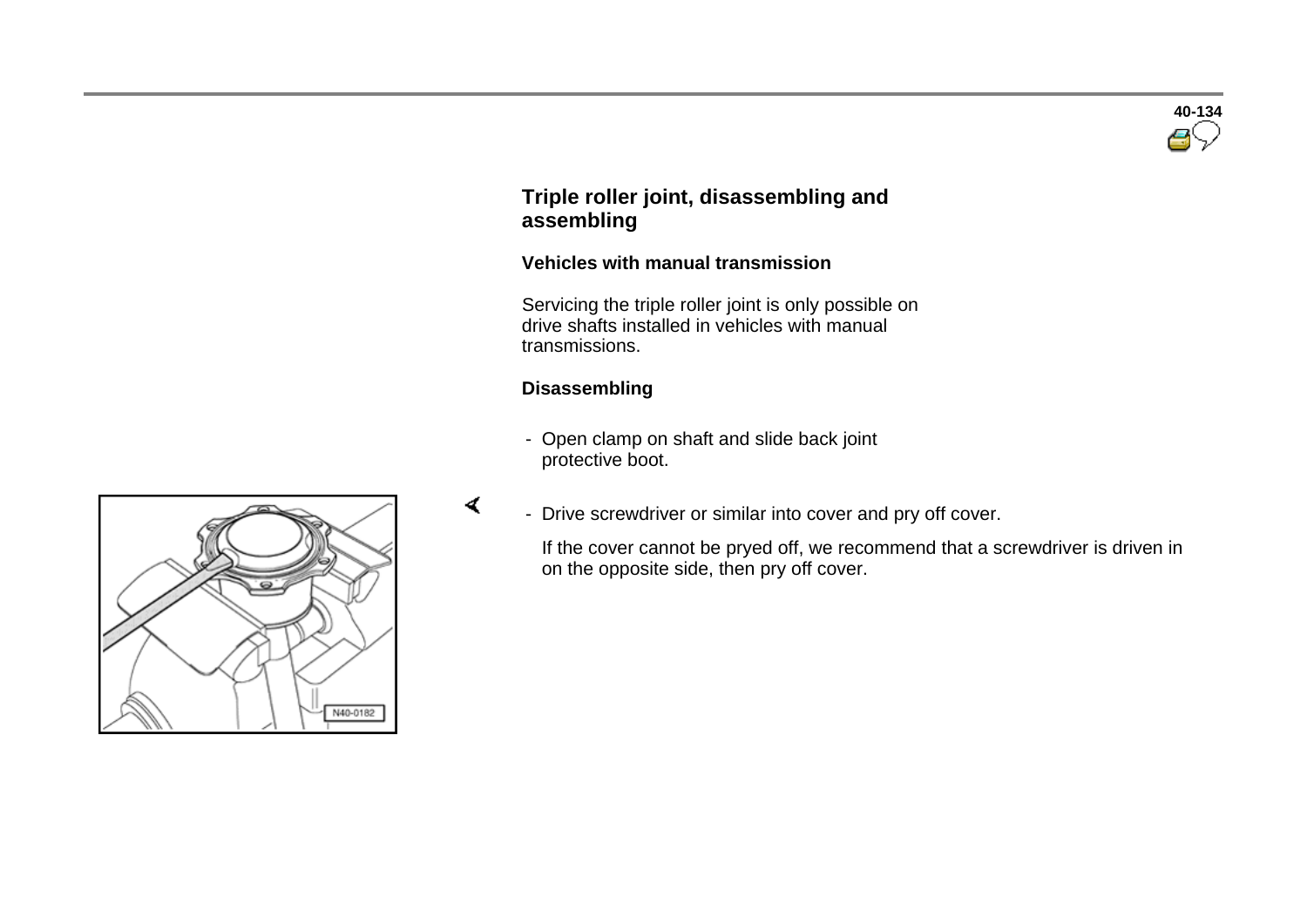

- Mark installation position of parts 1 . . . 3.

If the parts are not marked when assembling, the components are not brought back to their previous installation position then it is possible that it will be noisy when driving.

A waterproof felt tipped pen is suitable for marking.

- Take rubber ring -arrow- out of groove.
- 1 Joint

∢

- 2 Triple roller star
- 3 Drive shaft
- Hold joint and take drive shaft out of vice.

Make sure that the rollers do not slide off the triple roller star and fall on the ground!

- Hold drive shaft and joint horizontal and using the other hand slowly slide joint back.

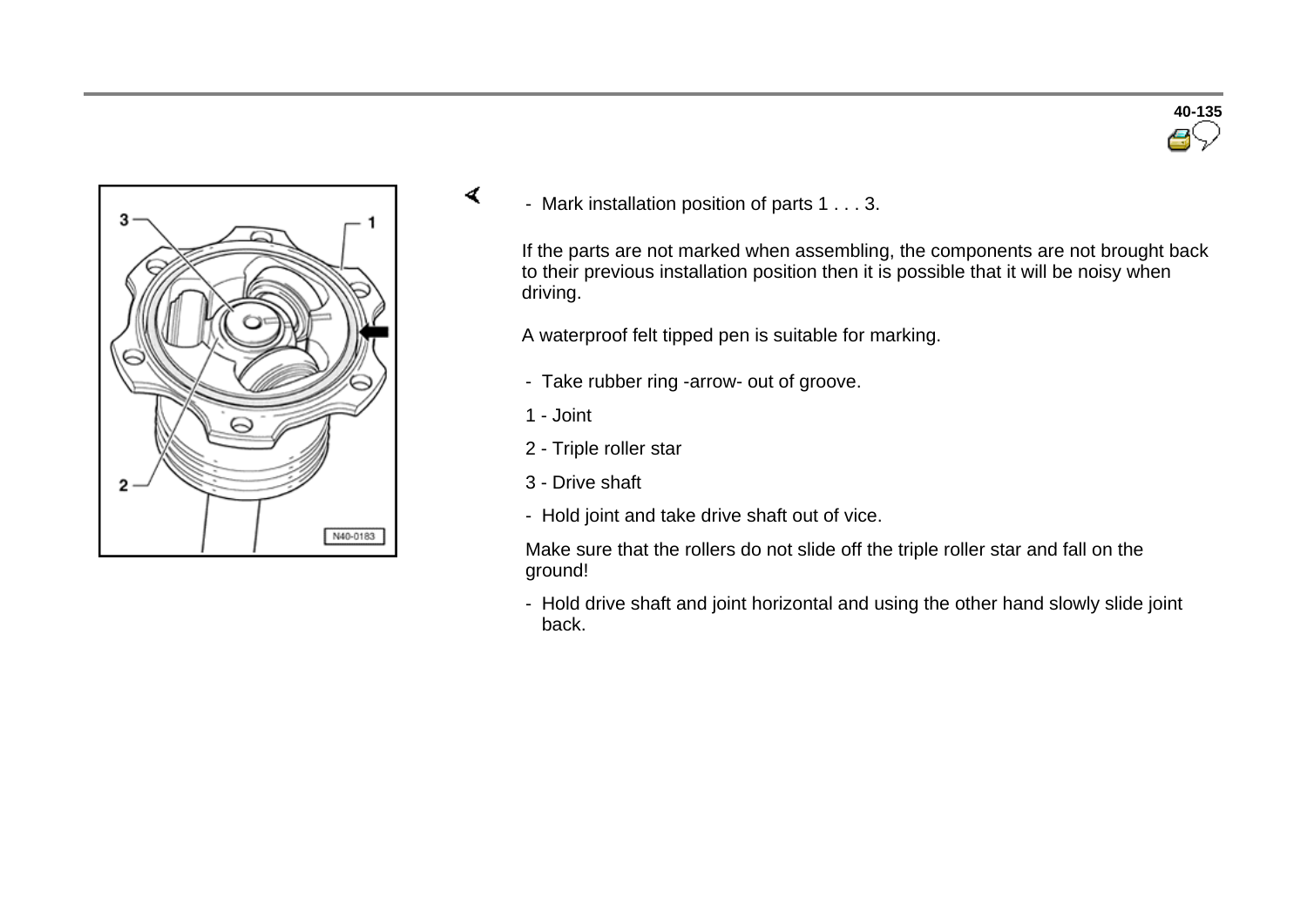



- Mark installation position of rollers -1- to triple roller star -2- using a felt tipped pen.

It is only necessary to mark parts when the rollers are pulled off the spider.

- Take off rollers -1- and place on a clean surface.



- Remove circlip.

∢

∢

1 - Pliers (commercial type)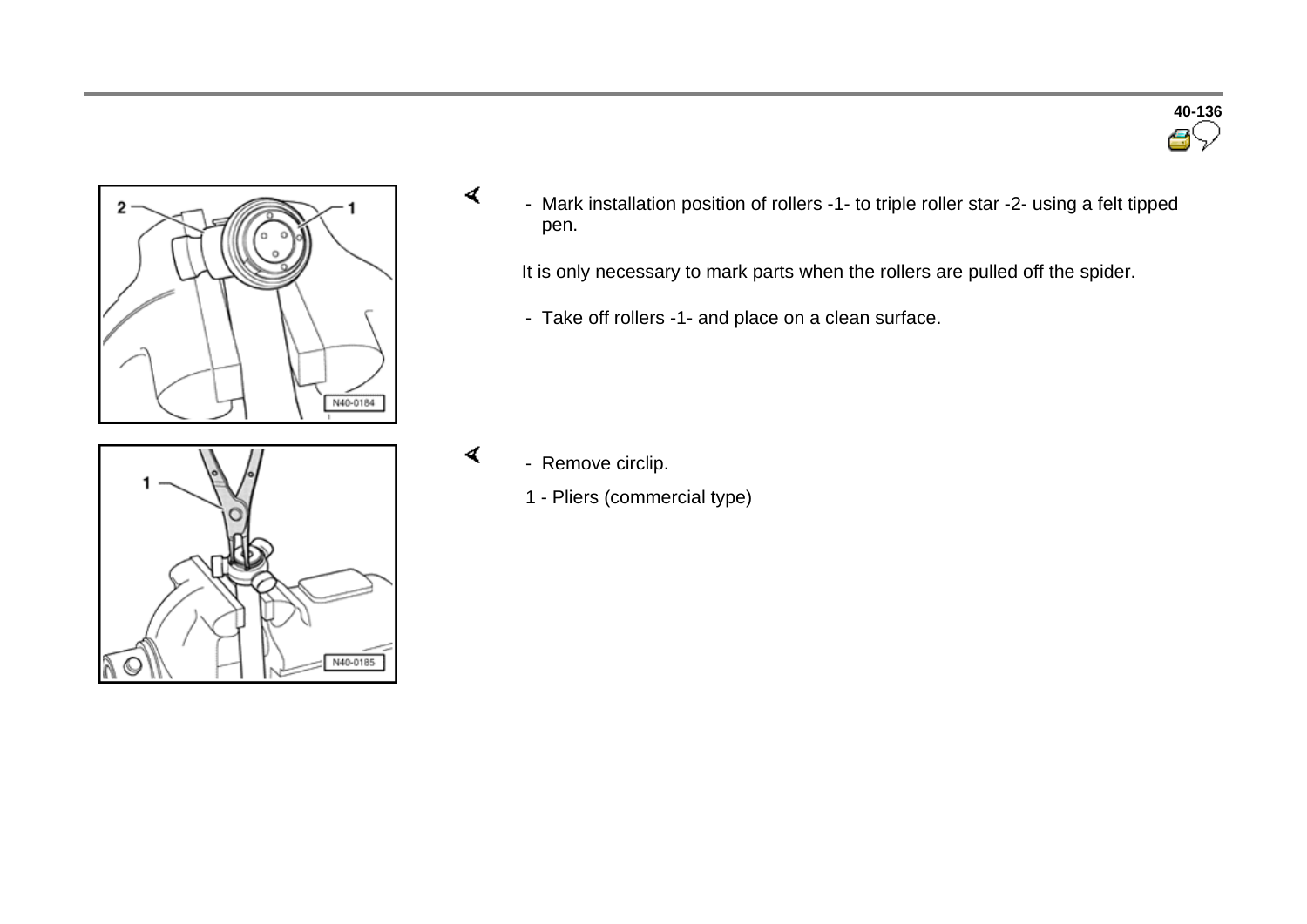



- Insert drive shaft in press.

 $\blacktriangleleft$ 

- Hold drive shaft, then press triple roller star off drive shaft.
	- Pull joint with joint protective boot off shaft.
	- Clean shaft, joint and groove for oil seal.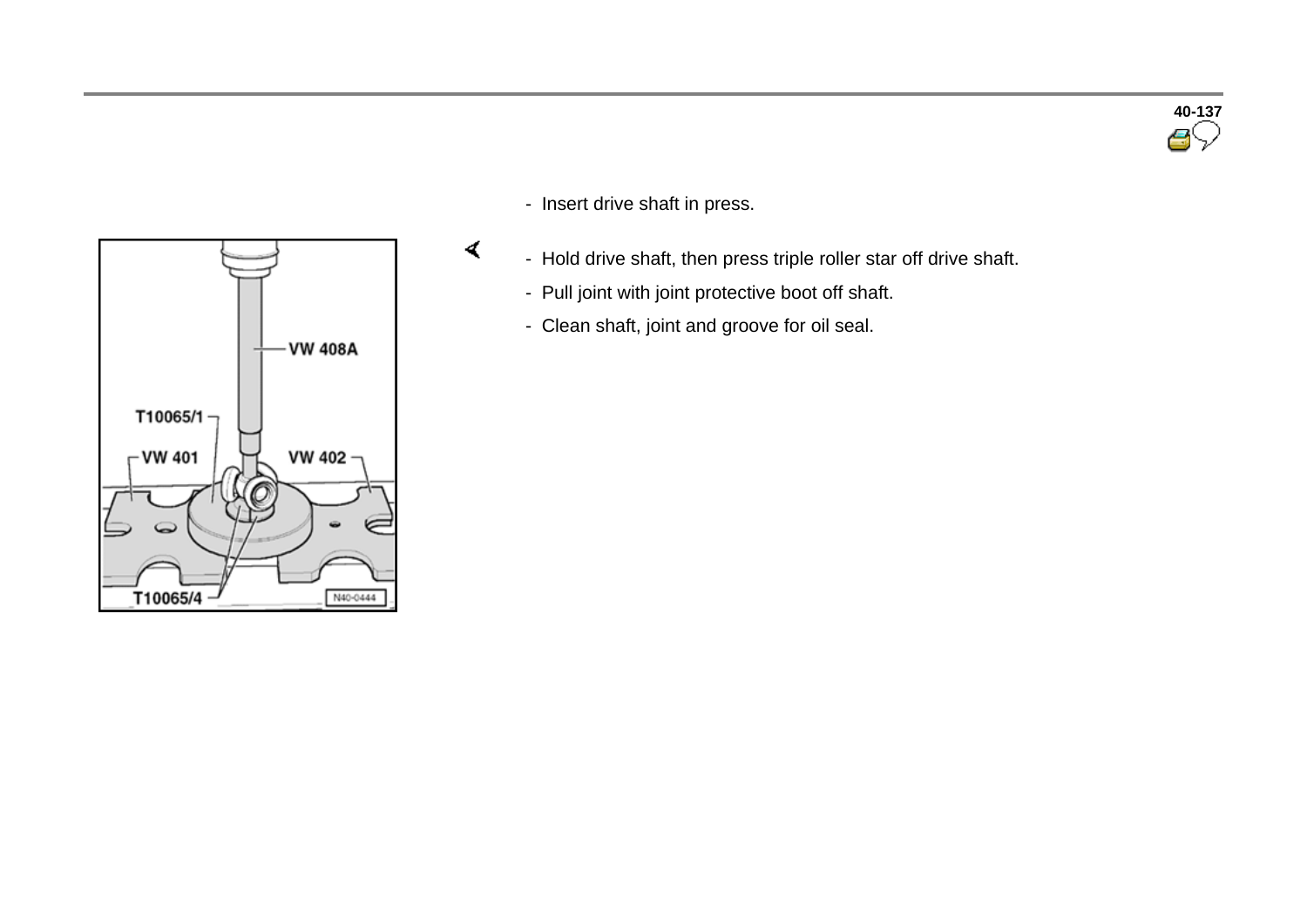# **40-138**

## **Assembling**

- Slide small clamp for joint protective boot onto shaft.
- Slide joint protective boot onto shaft.
- Slide joint onto shaft.

## **Assembling spider**

∢

 The chamfer on spider faces toward shaft, this is used as an assembly aid.

- Install spider onto shaft and press onto stop.

The diagram shows a conical shaft in the area of the support -arrow-.

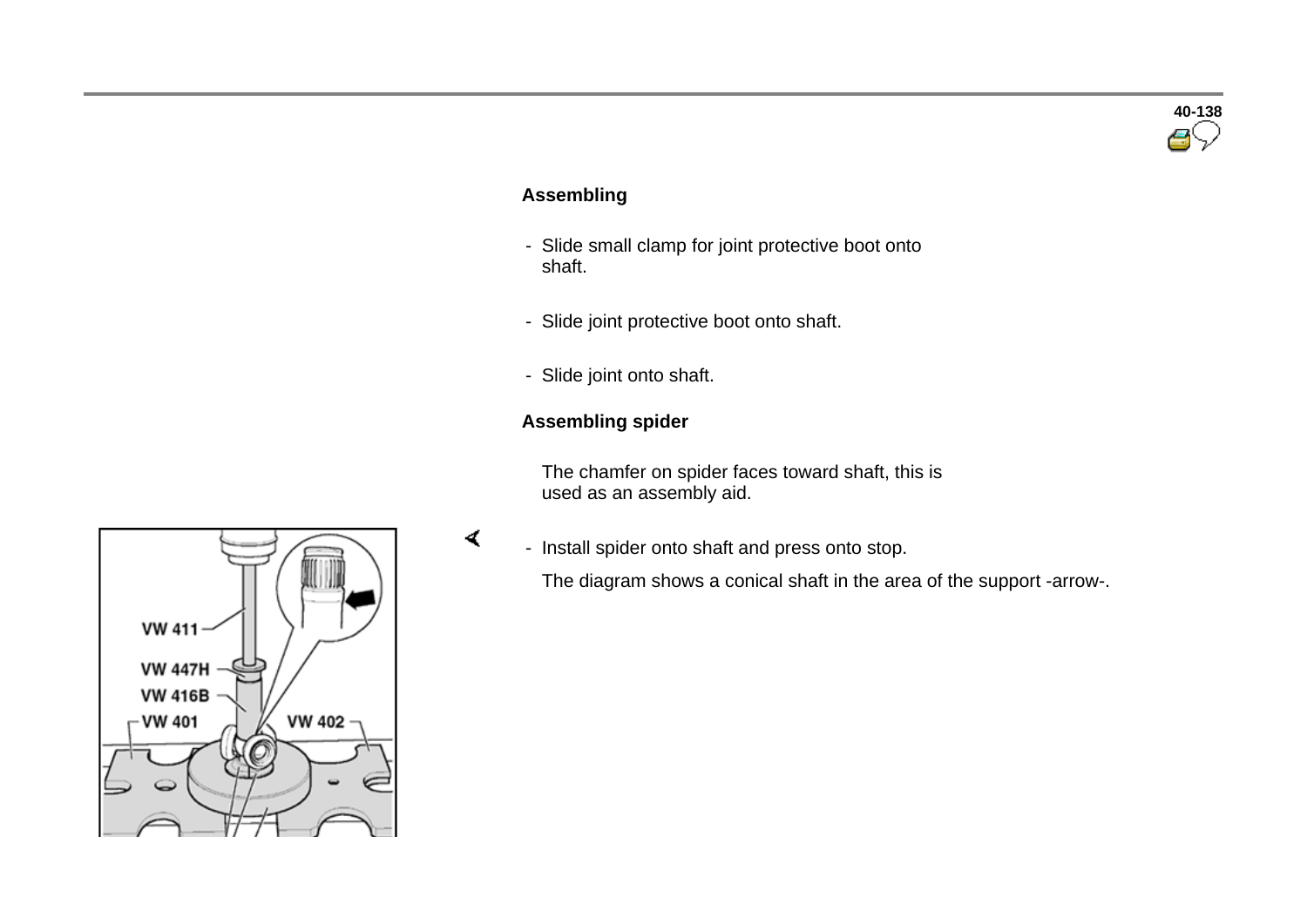



- Press tripod star on drive shaft with cylindrical shaft
- ∢ This step applies only to drive shafts which remain cylindrical at the end -arrow-.

#### *CAUTION!*

- *Make sure that the pressure does not exceed 3.0 t!*
- *If necessary coat drive shaft splines and tripod star with lubricating paste G 052 142 A2.*
- Insert circlip, make sure seated correctly.
- Install rollers onto spider as per markings.
- Slide joint over rollers and hold.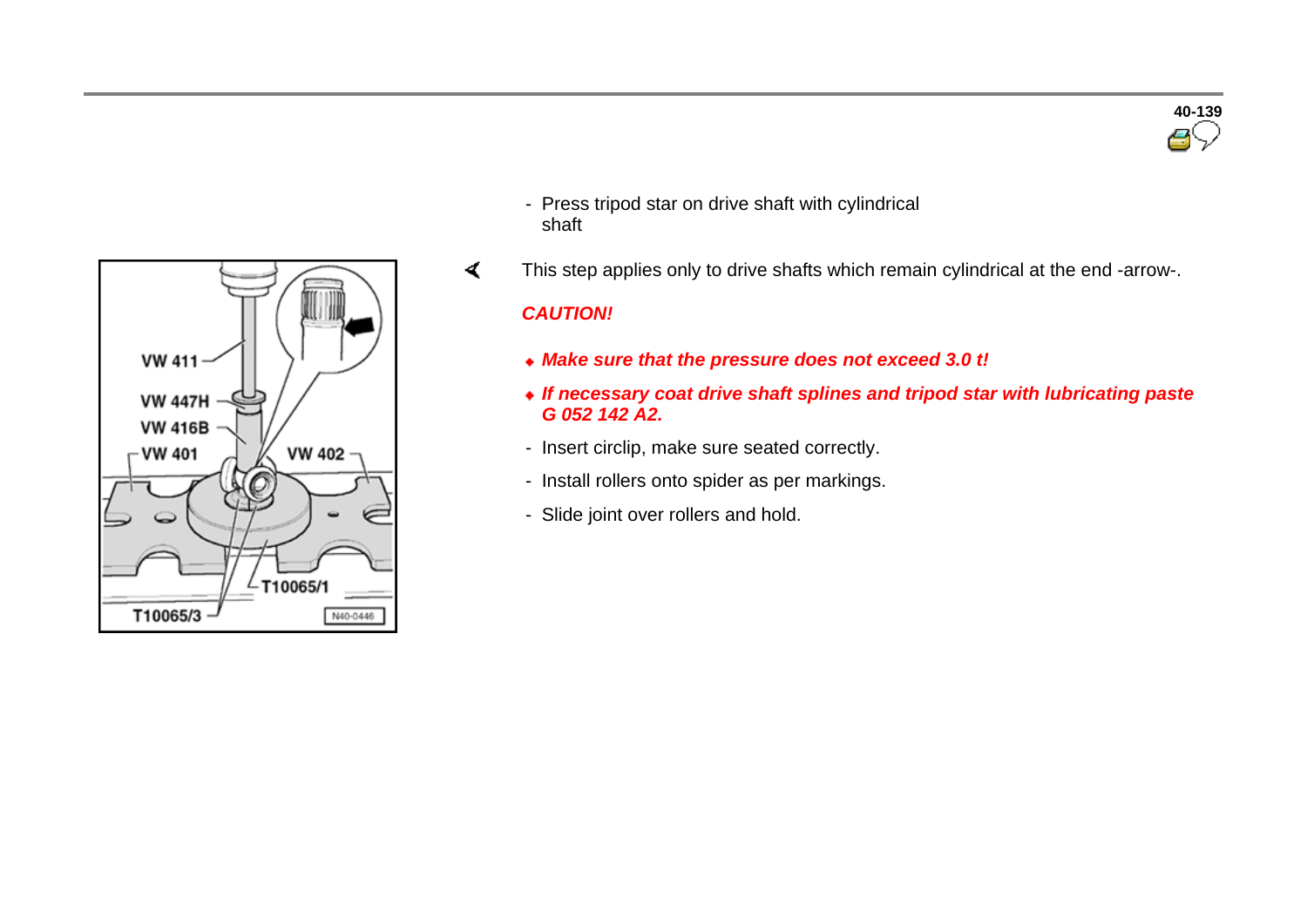

- Press 70 grams of joint grease, from repair set, into triple roller joint.
- Press 70 grams of joint grease, from repair set, into the reverse side of the triple roller joint and protective boot.
- Place seal -3- from repair kit in groove -4- of triple roller joint.
	- 1 Circlip

∢

∢

- 2 Cover from repair kit
- 3 Seal
- 4 Triple roller joint
- Insert drive shaft in press.



- Press cover -1- into triple roller joint until circlip can be installed.
- Insert circlip, make sure seated correctly.

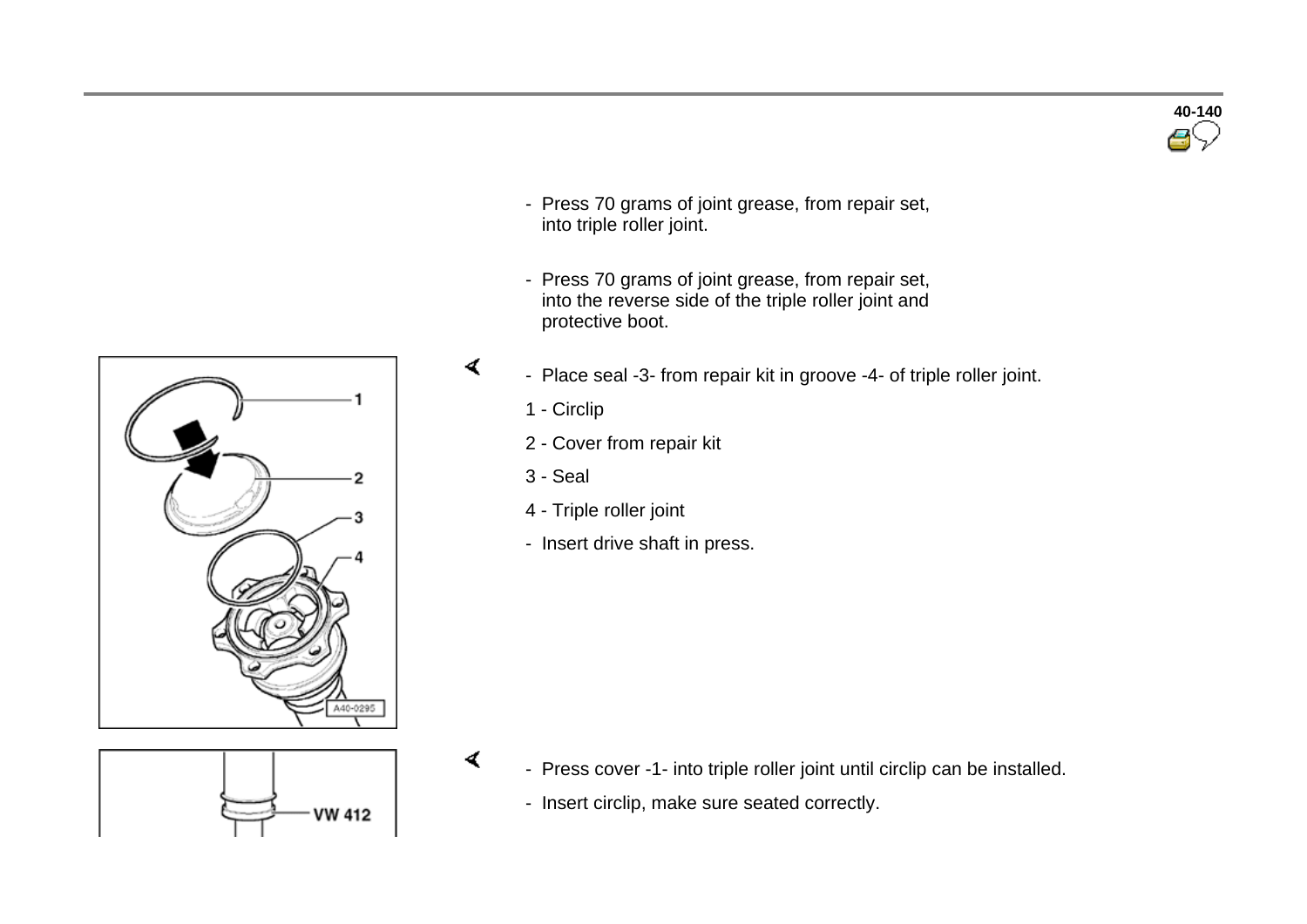*Note:*

*The circlip must be audibly engaged to locate!*